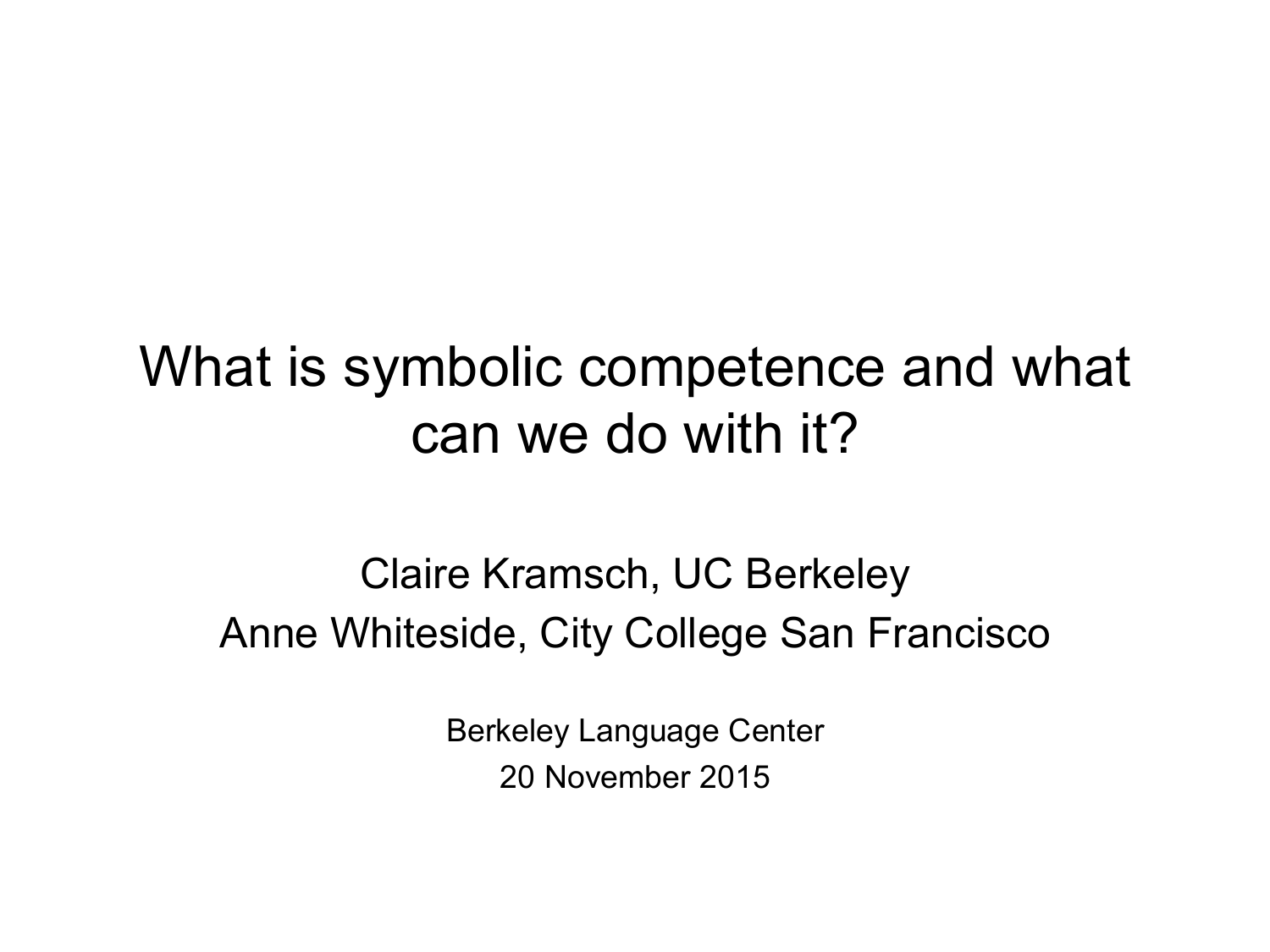## How it all started

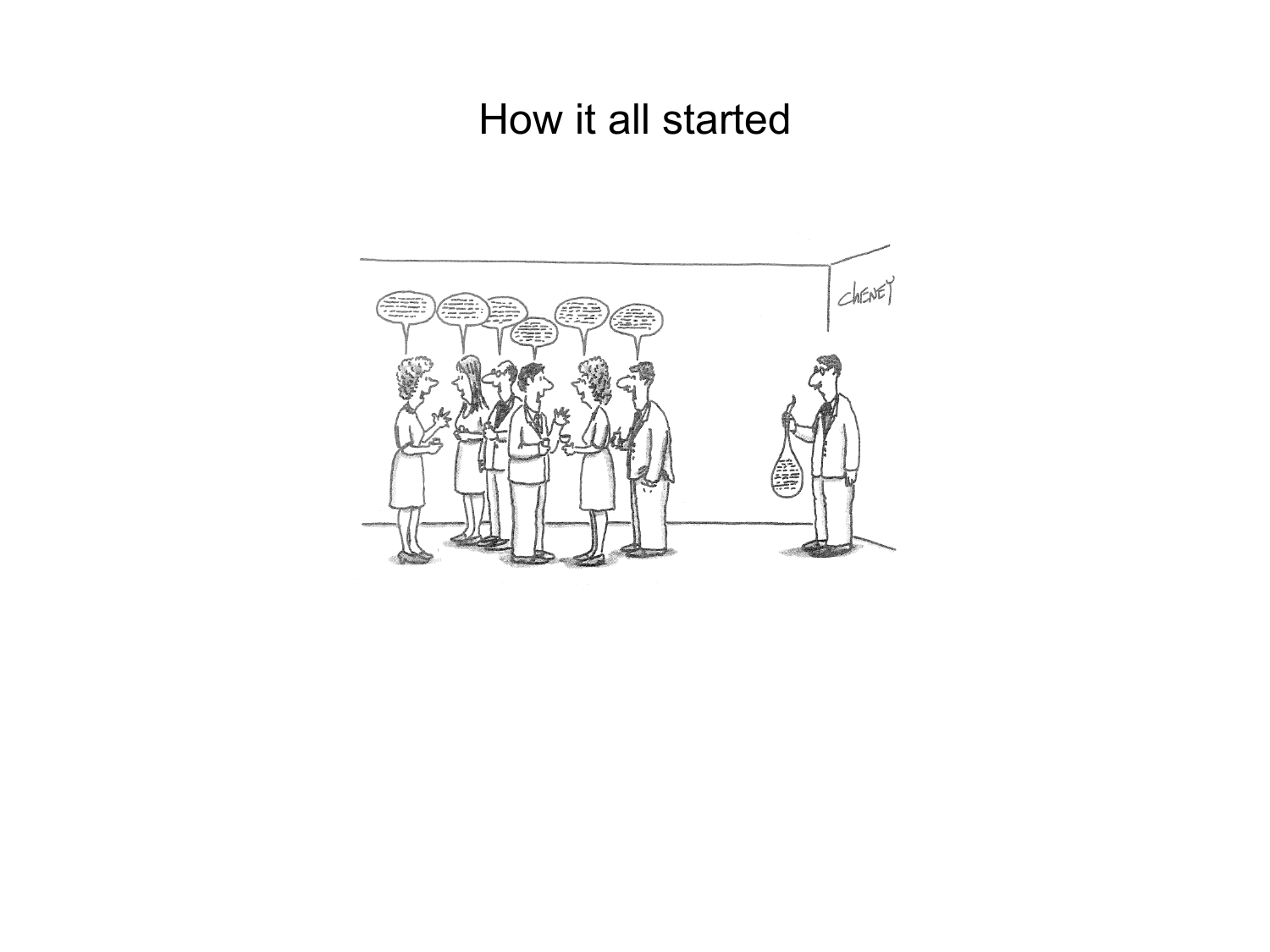## What might be the matter? What does the man lack?

- Incorrect grammar/non-native vocabulary? (linguistic competence)
- Infelicitous speech act? (pragmatic competence)
- 
- Ignorance of New York culture? (cultural competence)
- Inability to *savoir s*'*engager/savoir etre?* (intercultural competence)
- No understanding of the power game? (symbolic competence)
- No institutional legitimacy? (symbolic competence)
- No power to reframe the context? (symbolic competence)

• Impolite way of talking ?

"The competence adequate to produce sentences that are likely to be understood may be quite inadequate to produce sentences that are likely to be *listened to*, likely to be recognized as *acceptable* in all the situations in which there is occasion to speak. Social acceptability is not reducible to mere grammaticality" (Bourdieu 1991:55)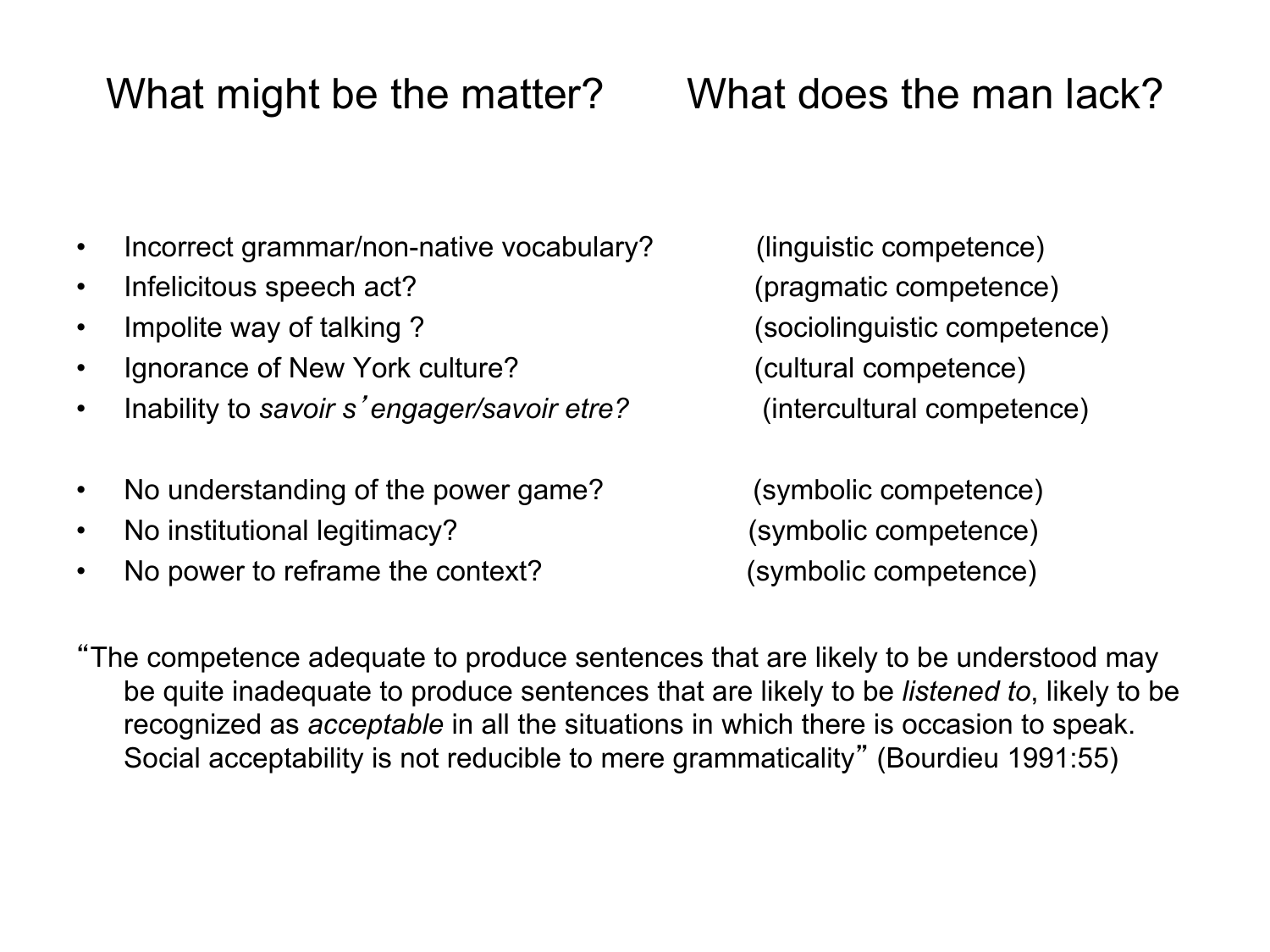## **I. How was symbolic competence defined originally?**

#### Kramsch (2006)

The ability to manipulate symbolic systems, to interpret signs and their multiple relations to other signs, to use semiotic practices to make and convey meaning, and to position oneself to one's benefit in the symbolic power game.

Kramsch & Whiteside (2008)

The ability to position oneself as a multilingual subject, to understand the cultural memories evoked by symbolic systems, to perform and create alternative realities, and to reframe and shape the multilingual game in which one invests.

#### Kramsch (2009)

The ability to understand the symbolic value of symbolic form and the different cultural memories evoked by different symbolic systems, to draw on the semiotic diversity afforded by multiple languages to reframe ways of seeing familiar events, create alternative realities and find an appropriate subject position between languages.

Kramsch (2011a)

The ability to manipulate the three dimensions of language as symbolic system: symbolic representation, symbolic action, symbolic power.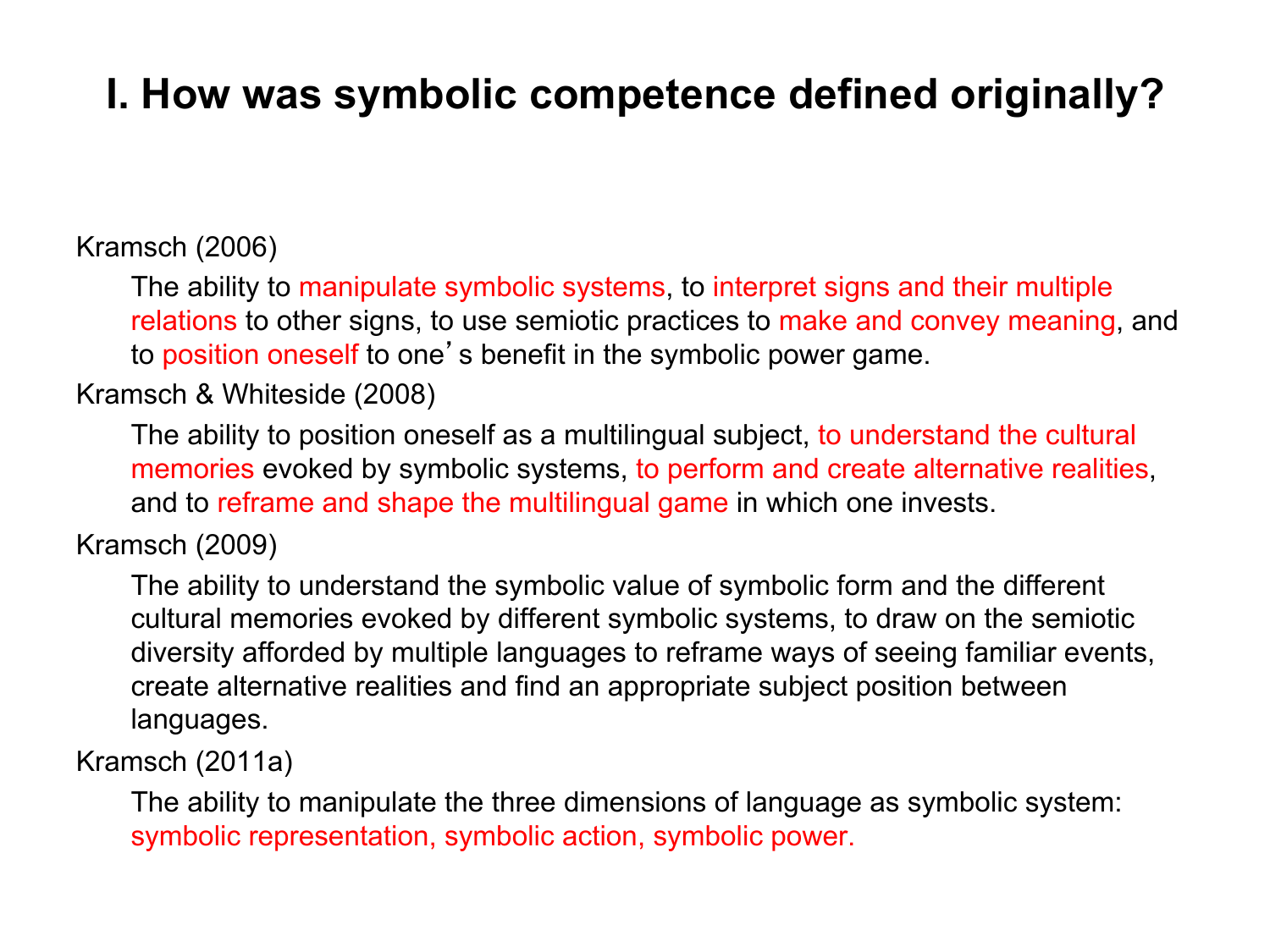Who has written about symbolic competence in recent years?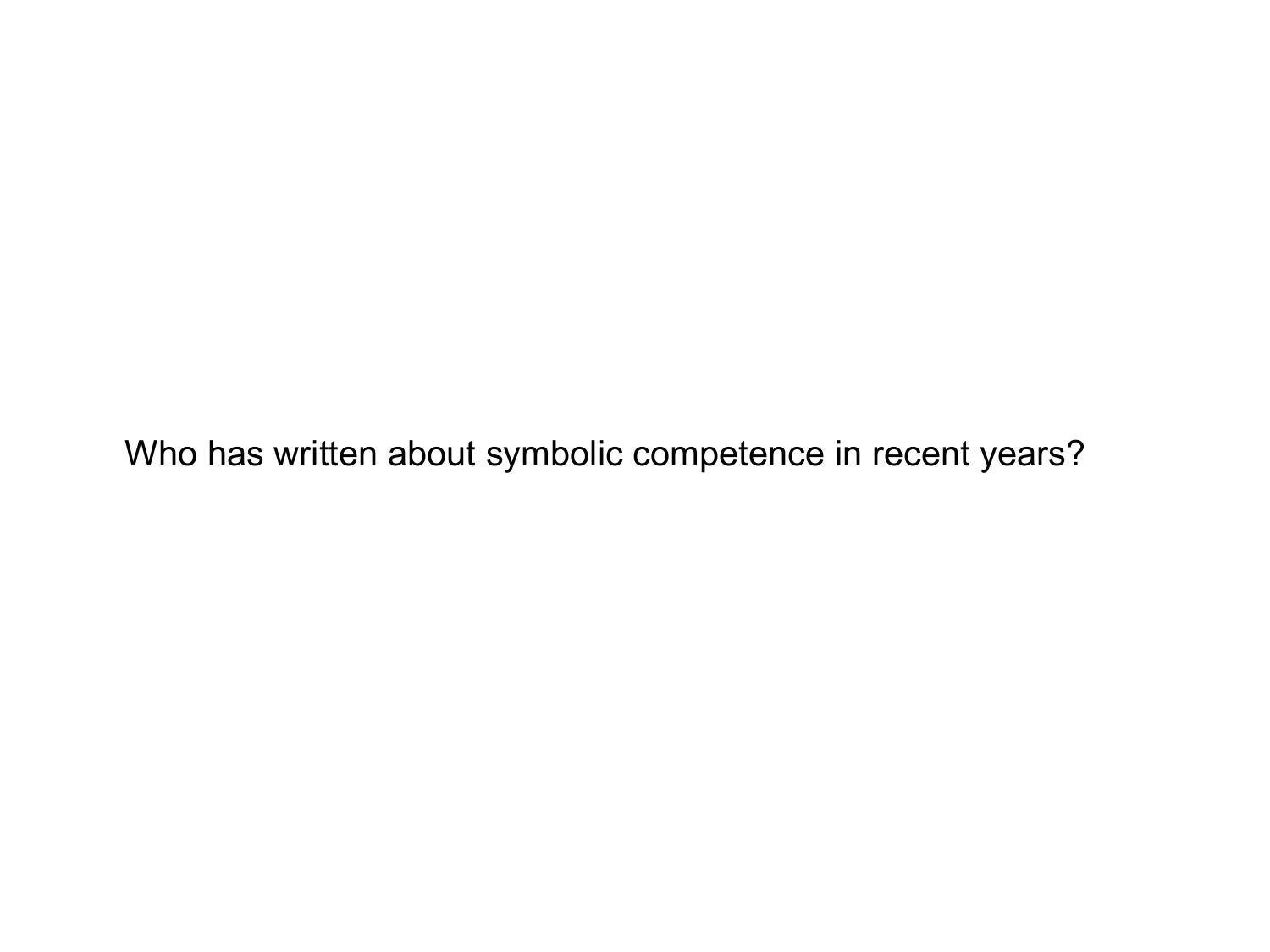## **How has symbolic competence been understood?**

### **1. As a theoretical construct, it has been understood**

- as a dynamic, flexible, locally contingent competence (Leung 2014, Li Wei 2014)
- as a post-modern, ecological (Californian!) competence (Byram 2011, Molina 2011)
- as a nuanced way of teaching culture beyond national stereotypes (Baker 2016)
- as related to intercultural competence (Kearney 2010, 2015, Gassenbauer 2012, Clark & Stratilaki 2013)
- as distinct from intercultural communicative competence (Byram 2011), performative competence (Canagarajah 2014), metacultural competence (Sharifian 2013)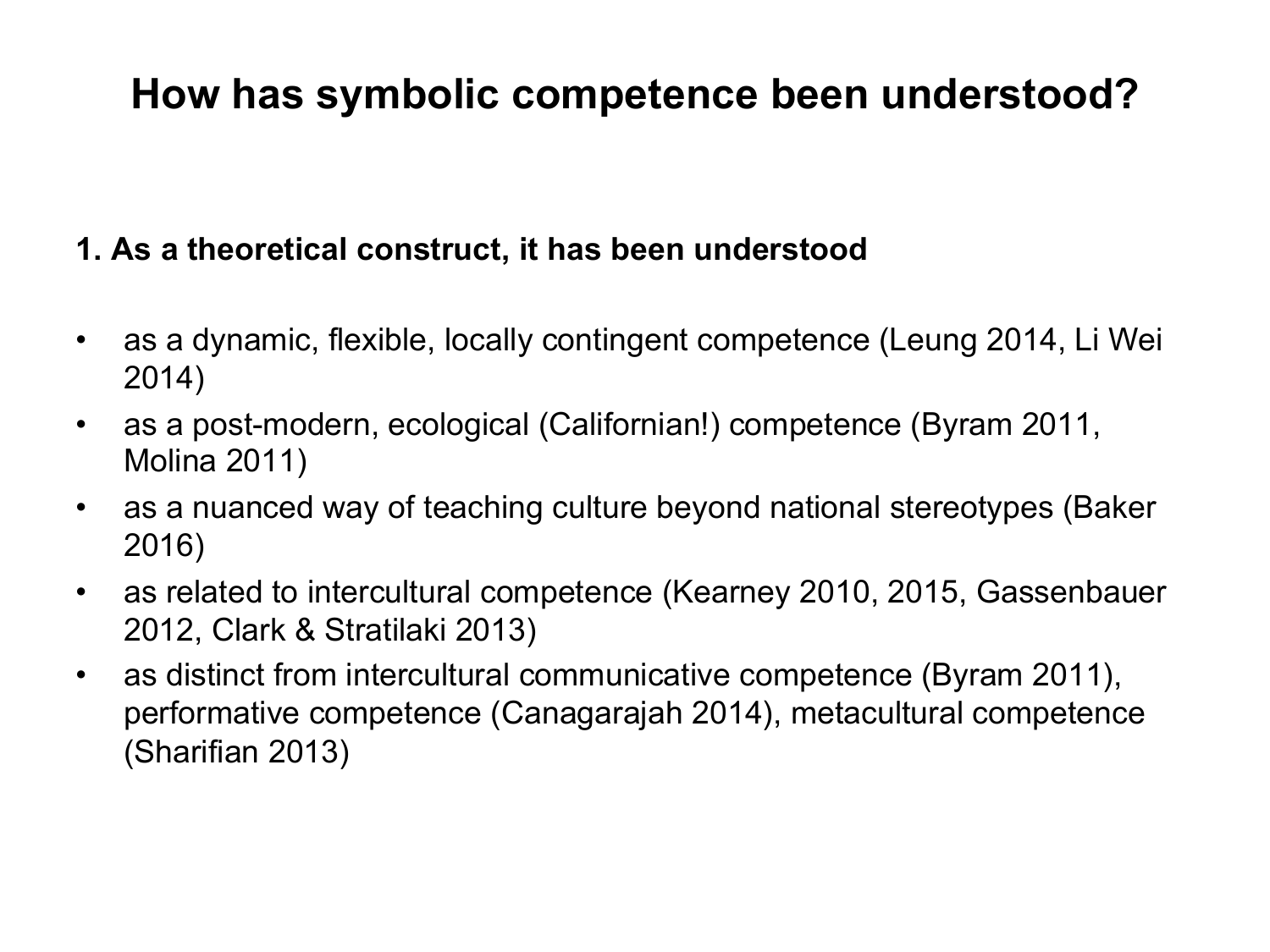### vs. intercultural competence

From Byram , M. (1997) *Teaching and Assessing Intercultural Communicative Competence.*  Multilingual Matters.

Intercultural communicative competence is composed of five "savoirs":

| Savoir:            | knowledge of self & other; of interaction – individual and societal |
|--------------------|---------------------------------------------------------------------|
| Savoir comprendre: | interpret and relate                                                |
|                    | Savoir apprendre/faire: discover and/or interact                    |
| Savoir s'engager:  | political education, critical cultural awareness                    |
| Savoir etre:       | relativising self, valuing other                                    |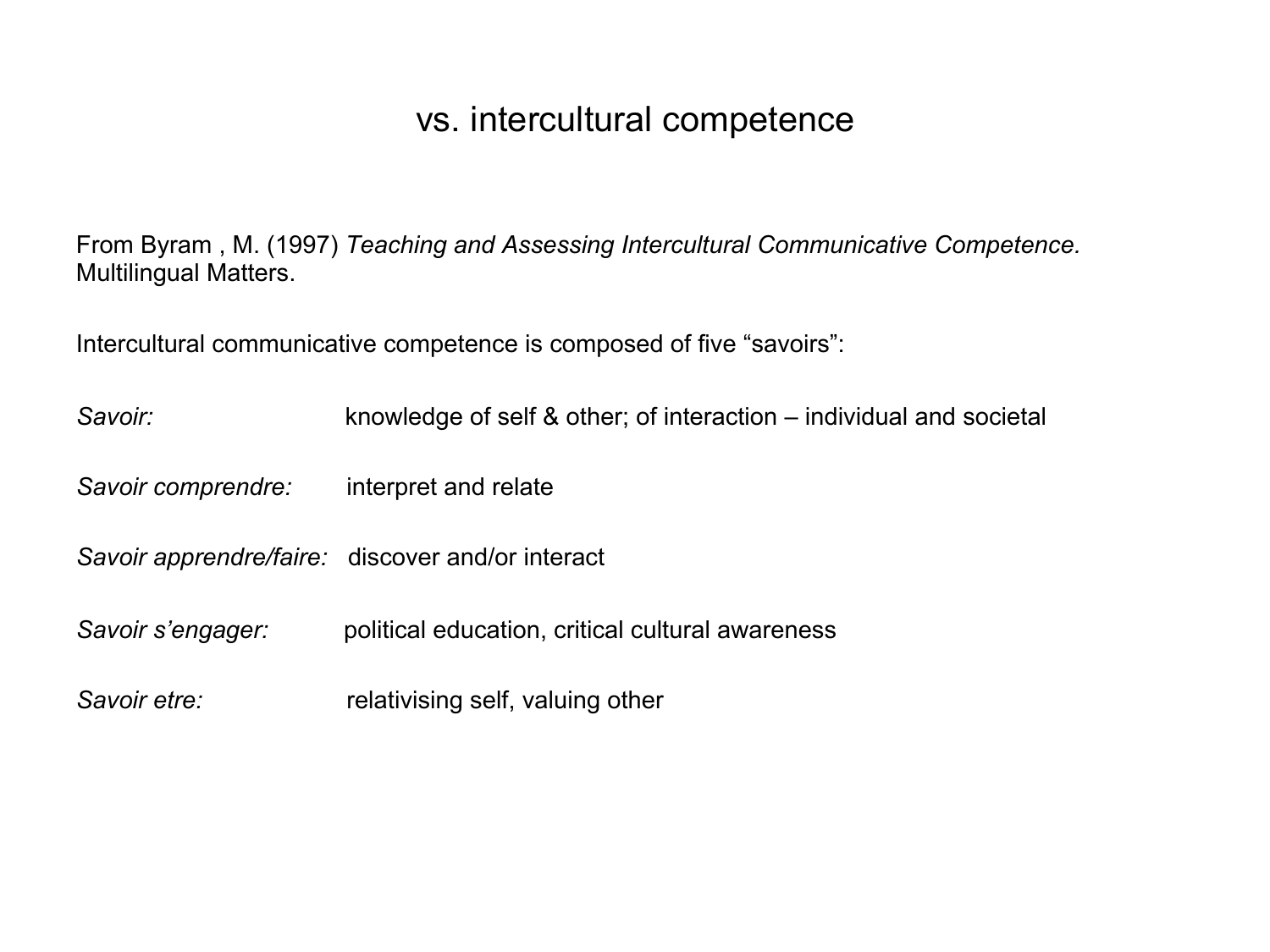### vs. performative competence

From: Canagarajah, S. (2011) From intercultural rhetoric to cosmopolitan practice: Addressing new challenges in Lingua Franca English. In Diane Belcher & Gayle Nelson (Eds.) *Critical and corpus based approaches to intercultural rhetoric.* Ann Arbor: U of Michigan Press.

"Nowadays, focus is on connections not just differences; multilayered affiliations, not unidimensional identities, contact rather than community "(p.212)

From: Canagarajah, S. (2014): Theorizing a competence for translingual practice at the contact zone. In May, S. (Ed.) *The Multilingual Turn. Implications for SLA, TESOL and Bilingual Education.*  Routledge.

"Performative competence" is a "competence for practice": procedural (not propositional) knowledge Involves the following practices:

–Start from your positionality

–Negotiate on equal terms

–Focus on practices, not form

–Co-construct rules and terms of engagement

–Be responsive to the joint accomplishment of goals

–Reconfigure your norms and expand your repertoire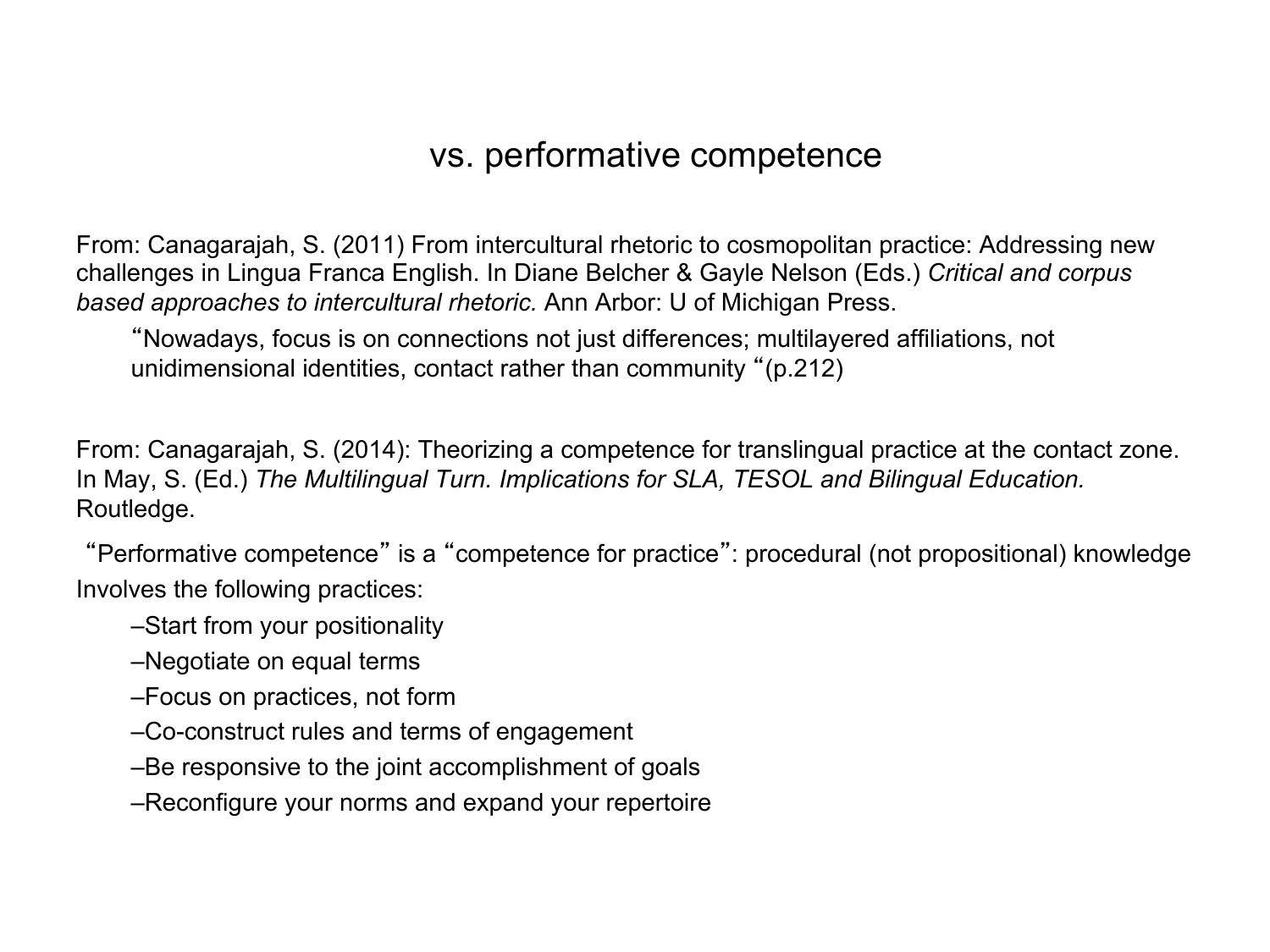### vs. metacultural competence

From Sharifian, Farzad. (2011) *Cultural Conceptualization and Language*. John Benjamins.

Metacultural competence = awareness of the cultural conceptualizations or cultural schemata associated with semantic and pragmatic meanings.

Ex. ability to recognize what cultural schemata underlie things like *pain* in French, *beer* in American English, and the use of the pronouns T/V in various languages.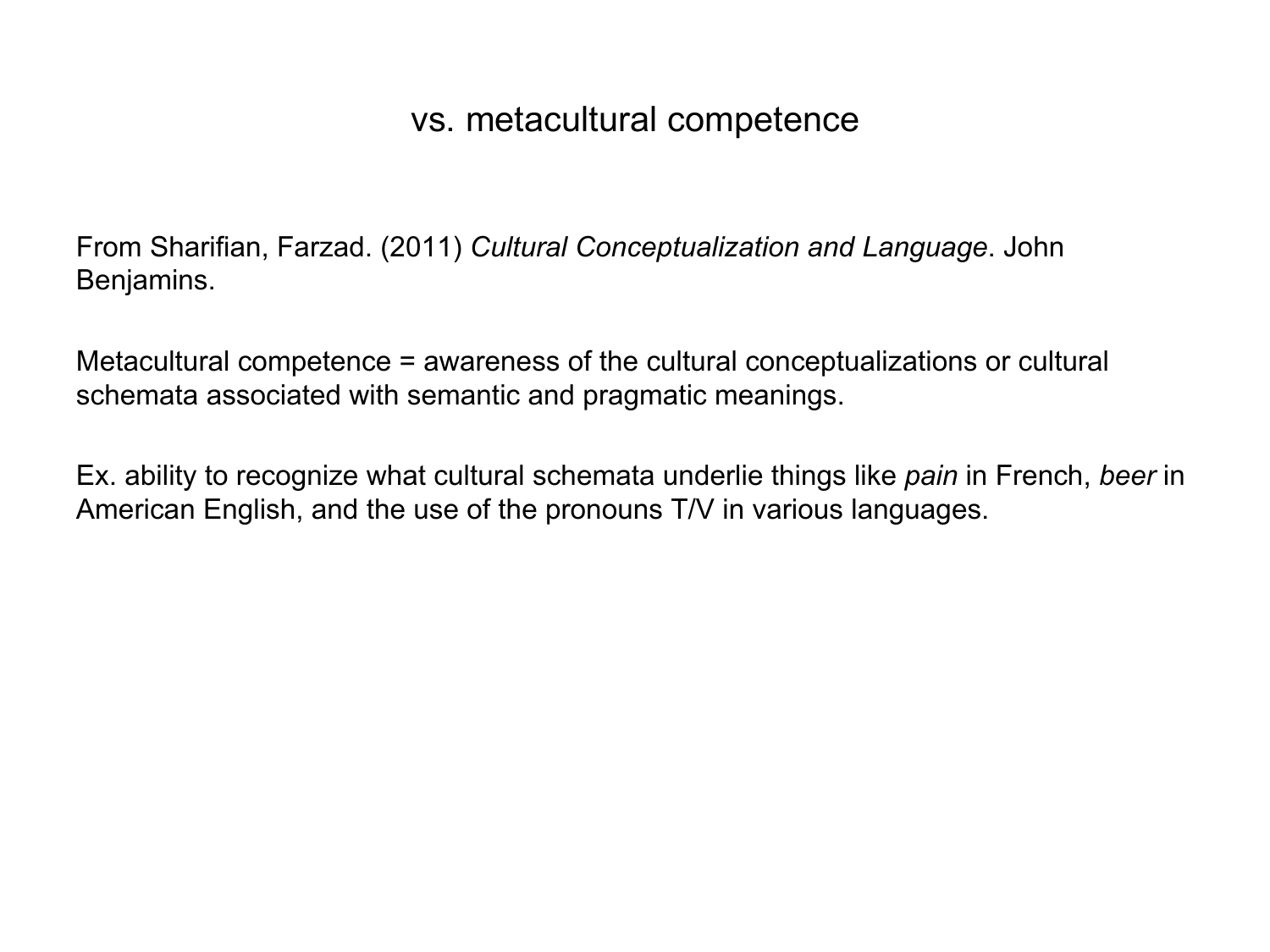### vs. ACTFL global competence

Global competence is the ability to:

•Communicate in the language of the people with whom one is interacting.

•Interact with awareness, sensitivity, empathy, and knowledge of the perspectives of others.

•Withhold judgment, examining one's own perspectives as similar to or different from the perspectives of people with whom one is interacting.

•Be alert to cultural differences in situations outside of one's culture, including noticing cues indicating miscommunication or causing an inappropriate action or response in a situation.

•Act respectfully according to what is appropriate in the culture and the situation where everyone is not of the same culture or language background, including gestures, expressions, and behaviors.

•Increase knowledge about the products, practices, and perspectives of other culture

*Approved by the ACTFL Board of Directors- Monday, August 25, 2014.* GlobalCompetencePositionStatement0814.pdf

http://www.actfl.org/news/position-statements/global-competence-position-statement#sthash.tzx4zMjH.dpuf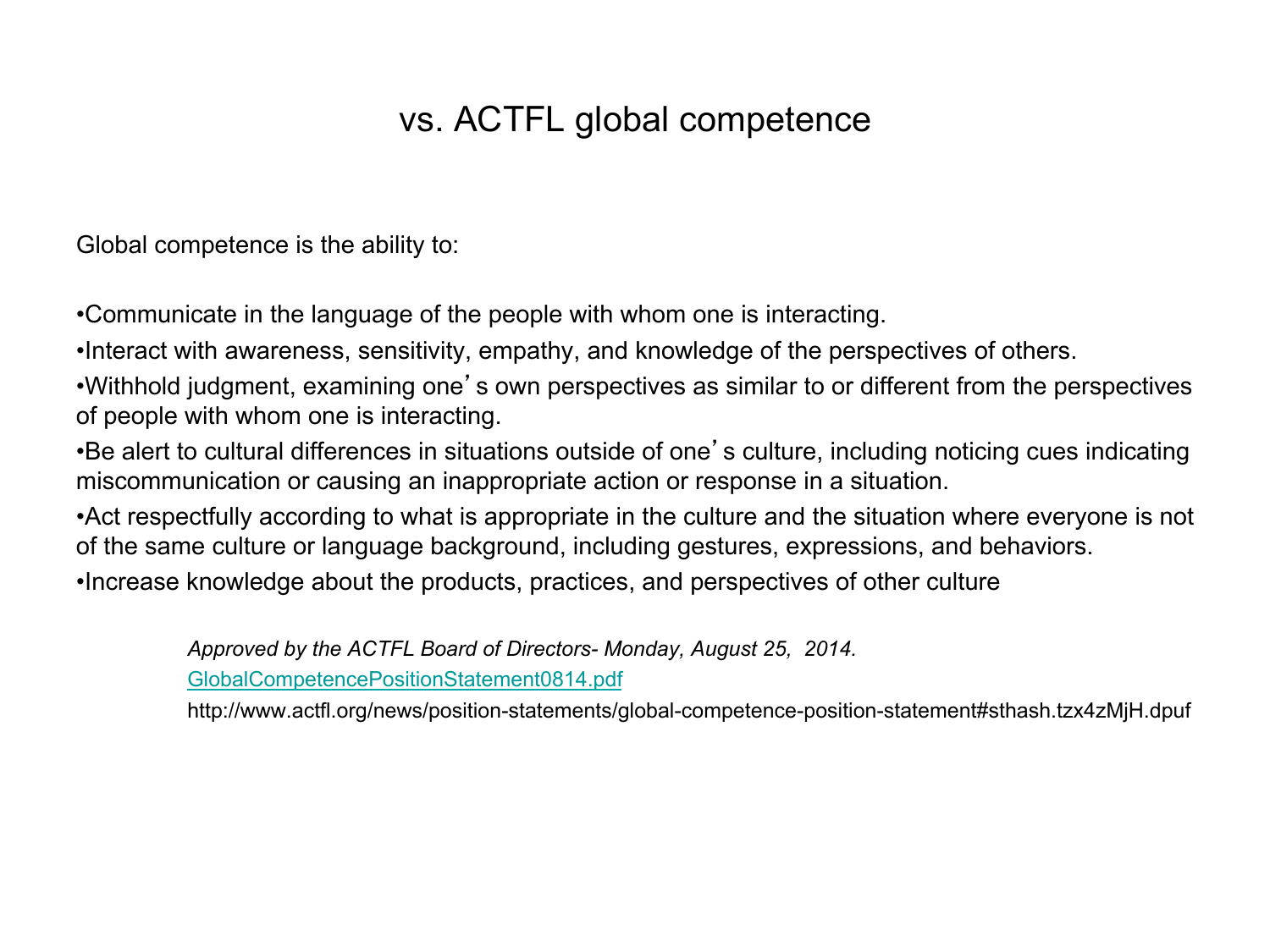### **How has symbolic competence been understood?**

### **2. As the ability to play the symbolic power game in everyday life, it has been understood**

•as positioning of self/other in face-to-face or online social encounters (Belz 2002, Bernstein 2015, Hult 2013, Johnson 2015, Kitade 2013, Liddicoat 2016, Shin 2016, Zhu Hua & Li Wei 2016)

•as relationality, transgression, meaning-making (Vinall 2016)

•as transformative experience, subversion of established power (Vinall 2012)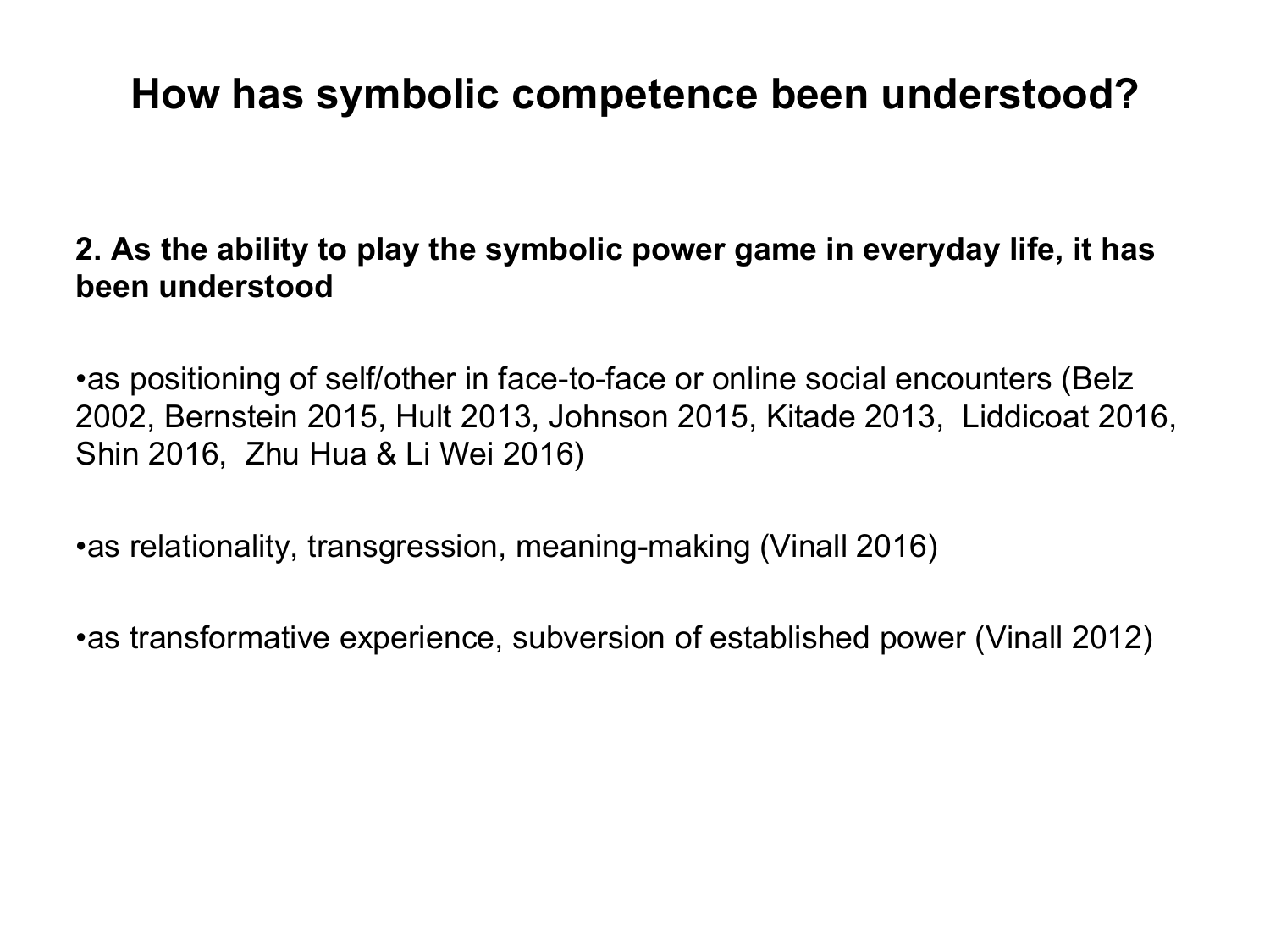### **How has symbolic competence been understood?**

### **3. As classroom pedagogic practice, it has been understood**

- as representing, doing, and changing things with words (Kramsch 2011a, Zhang et al 2015)
- as semiotic awareness and interpretation of film (Kaiser & Chibahara 2014), political speeches (Kramsch 2011a), literary texts (Kramsch 2006, 2011b)
- as ability to play with language (Pomeranz & Bell 2007, Li Wei 2014)
- as a way of teaching literature in EFL classes (Gassenbauer 2012)
- as critical literacy, i.e. meaning-making and perspective-taking practices in the analysis of cultural/ historical narratives (Kearney 2012, Warriner 2011)
- as multiliteracies (Lopez-Sanchez 2009, Warner 2011)
- as the ability to understand translation and its educational value (Ruschiensky 2015)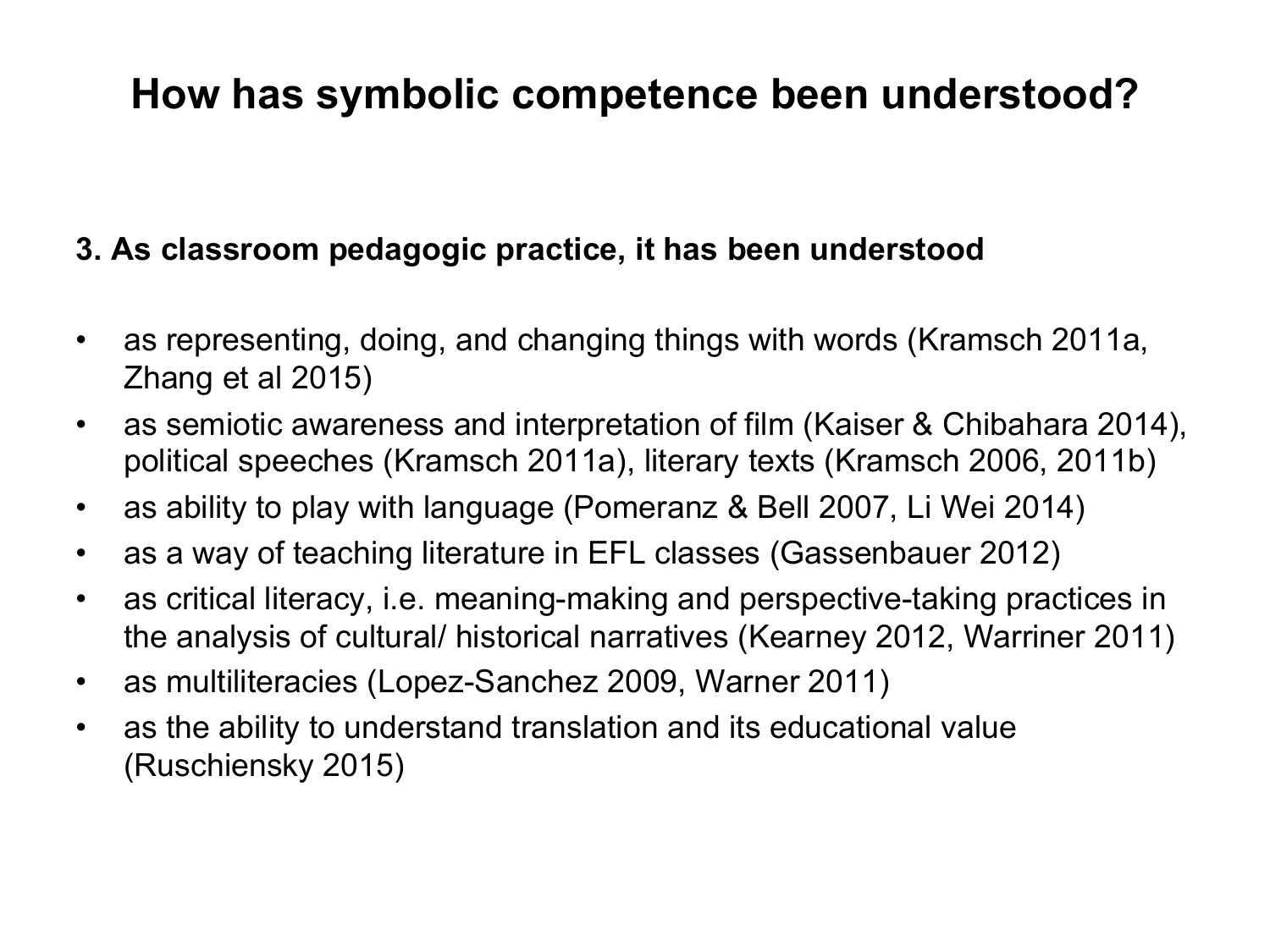## II. What do we mean by 'symbolic'?

#### **Discourse as symbolic representation, action and power**

As symbolic system, language is at once:

- 1**. symbolic representation** (Saussure, Benveniste, G. Lakoff enunciative and cognitive linguistics ). Denotations, connotations, lexical and grammatical categories, idealized cognitive models, prototypes, stereotypes. *What words say and what they reveal about the mind.*
- 2. **symbolic action** (Austin, Searle, Goffman, Halliday performative and functional linguistics). Performatives, symbolic interaction rituals, facework, roles, genres. *What words do and what they reveal about intentions.*
- 3. **symbolic power** (Bourdieu, Fairclough, Blommaert sociology, critical sociolinguistics)

 Values, intertextualities, subjectivities, historicities. Logos, brands and myths. *What words index and what they reveal about social relations, individual and collective memories, emotions and aspirations.*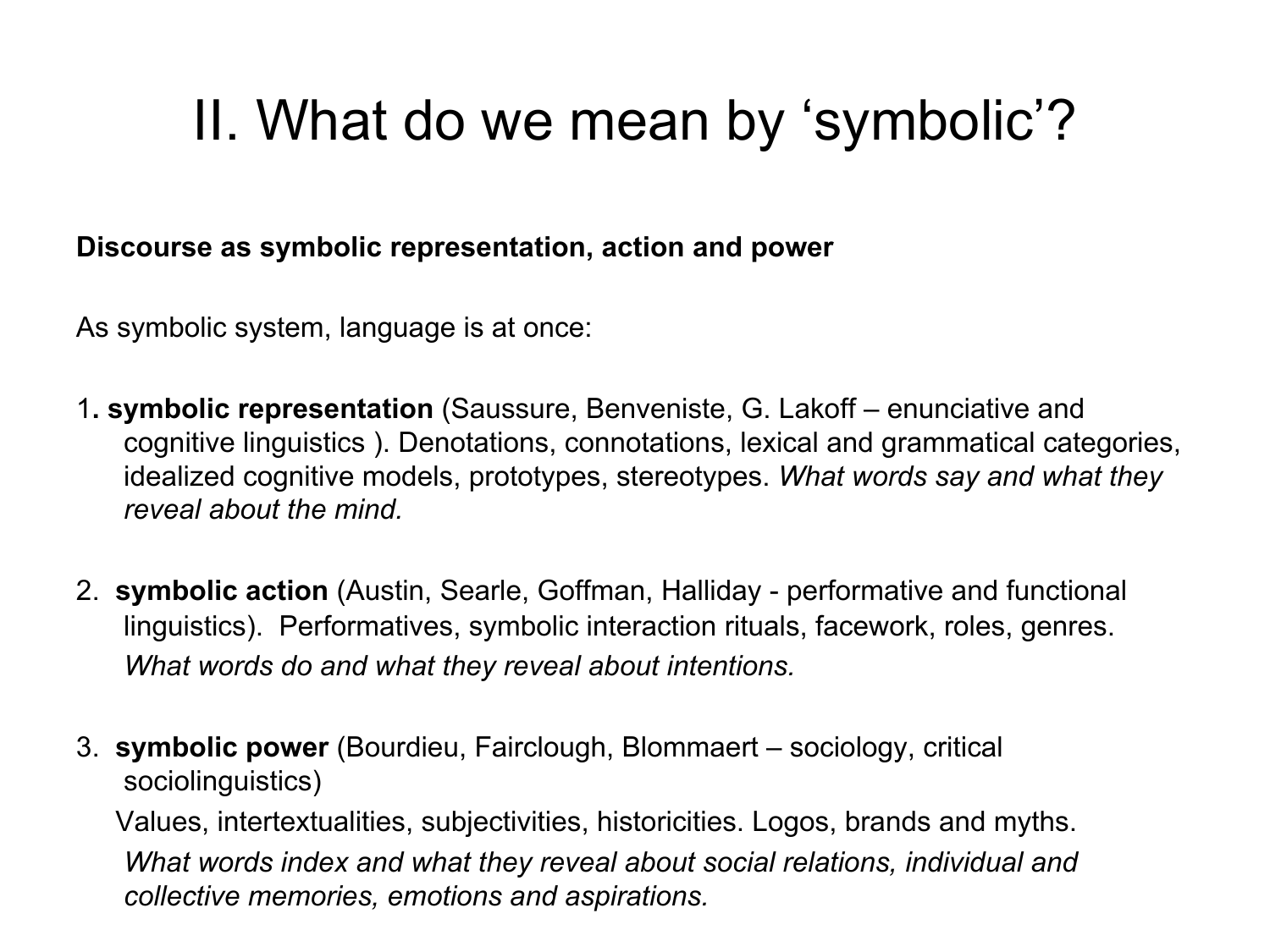Of these three aspects of symbolic systems, *few scholars have picked up on the symbolic power dimension of symbolic competence* (which was so prevalent in Kramsch & Whiteside 2008), with the exception of :

- •Warriner (2011) who deals with refugee ESL learners
- •Hult (2013) who studied Swedish NNS of English.

Enormous influence of

- -Michael Byram in Europe, South and East Asia and in the U.S.
- -European research on the intercultural
- ØOverwhelming focus of attention nowadays, is on *intercultural communicative competence*, based on an educational and social psychological approach to teacher development.

*But symbolic competence never ceases to intrigue and to inspire researchers in intercultural communication, even though they don't quite know what to do with it.*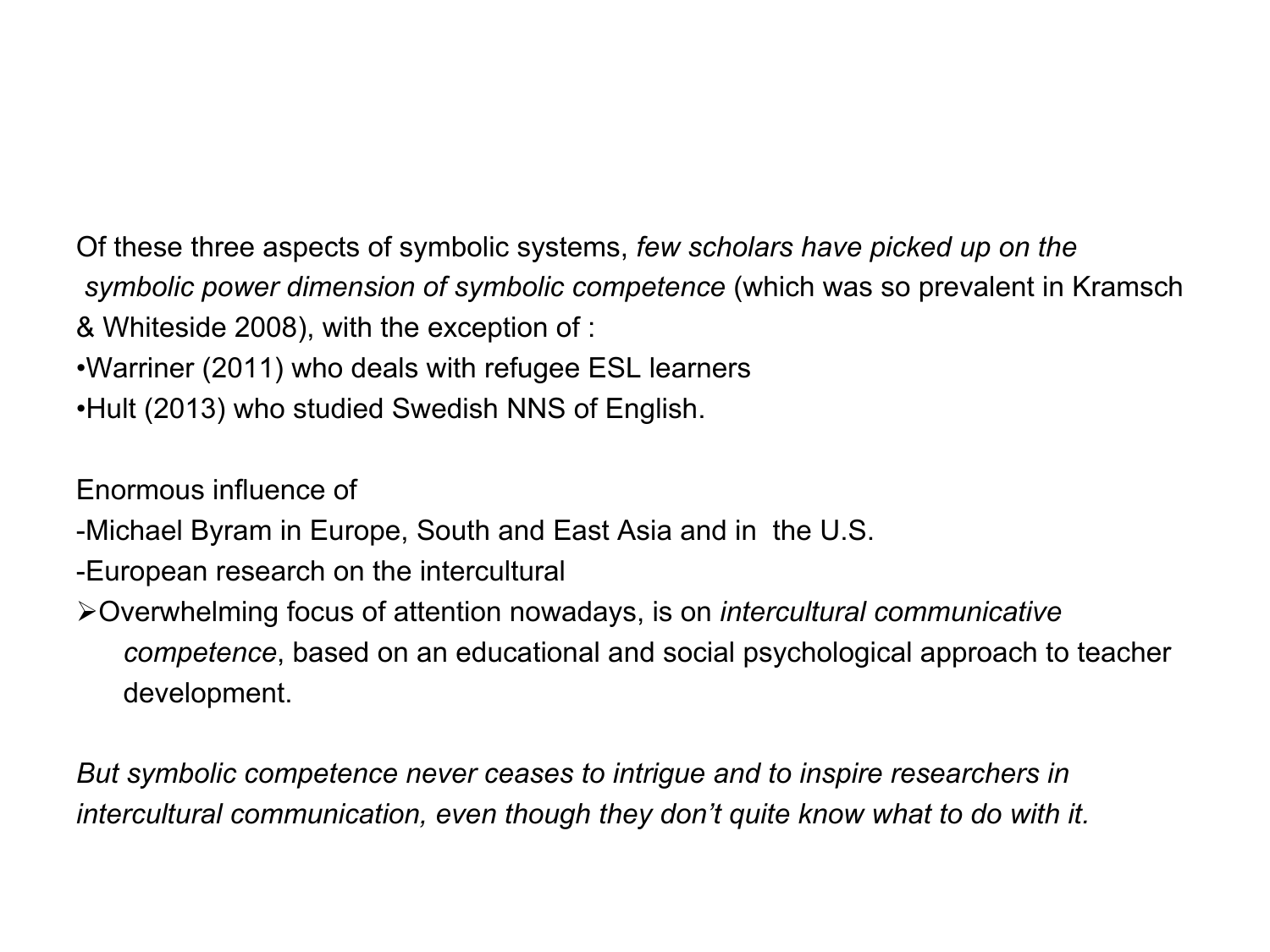## We need to look at language *as discourse*

"What circulates on the linguistic market is not 'language' as such, but rather discourses that are stylistically marked both in their production… and in their reception" (Bourdieu 1991:39)

#### **Discourse is language use beyond the sentence level.**

1. Discourse is "language in use, for communication" and discourse analysis is "the search for what gives discourse coherence." (Cook, G. *Discourse.* Oxford:OUP,1989:6)

2. Discourse is "a general term for examples of language use, i.e., language which has been produced as the result of an act of communication" (Richards,Platt &Weber1985:83)

3. Discourse analysis is "concerned with the study of the relationship between language and the contexts in which it is used." (McCarthy, M. *Discourse Analysis for Language Teachers.* Cambridge University Press, 1991,5)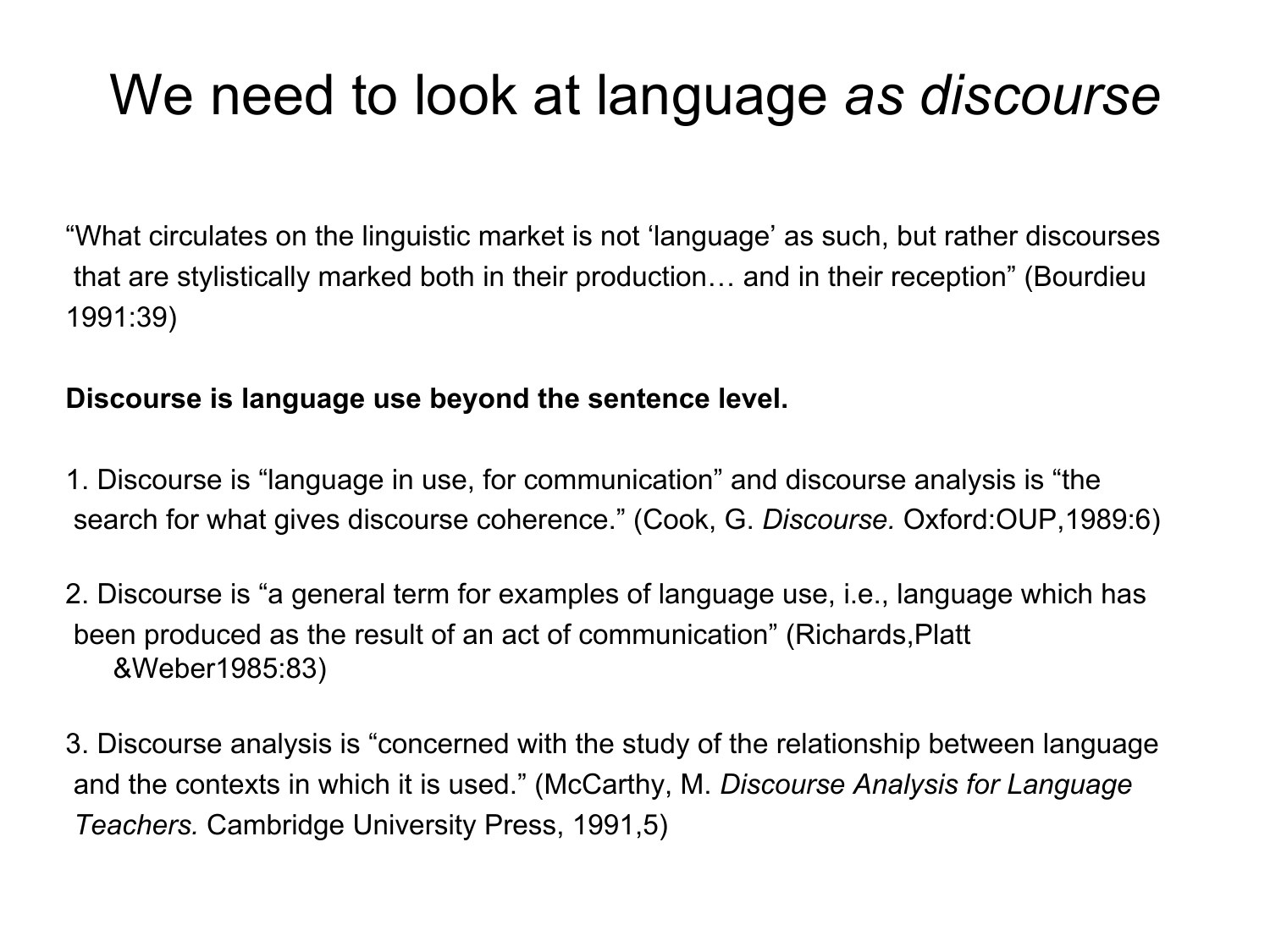#### **Discourse is organized meaning.**

4. Discourse analysis is "the description of the process whereby we create and relate, organize and realize meaning" (Riley, P (ed.) *Discourse and Learning*.Longman1985:2).

5. "Discourses are systems of meaning embedded in certain institutions, which in turn are determined by ideologies in response to larger social structures. On the microlevel is the text, determined by discourse and genre, in turn determined by ideology; on the macrolevel is the larger social structure" (Kress, G. 1985, 31).

6. In a Foucauldian sense, "discourse does not refer to language or uses of language, but to ways of organizing meaning that are often, though not exclusively, realized through language. Discourses are about the creation and limitation of possibilities, they are systems of power/knowledge (pouvoir/savoir) within which we take up subject positions" (Pennycook, A. in *Applied Linguistics* 15:2 (1994), 128.)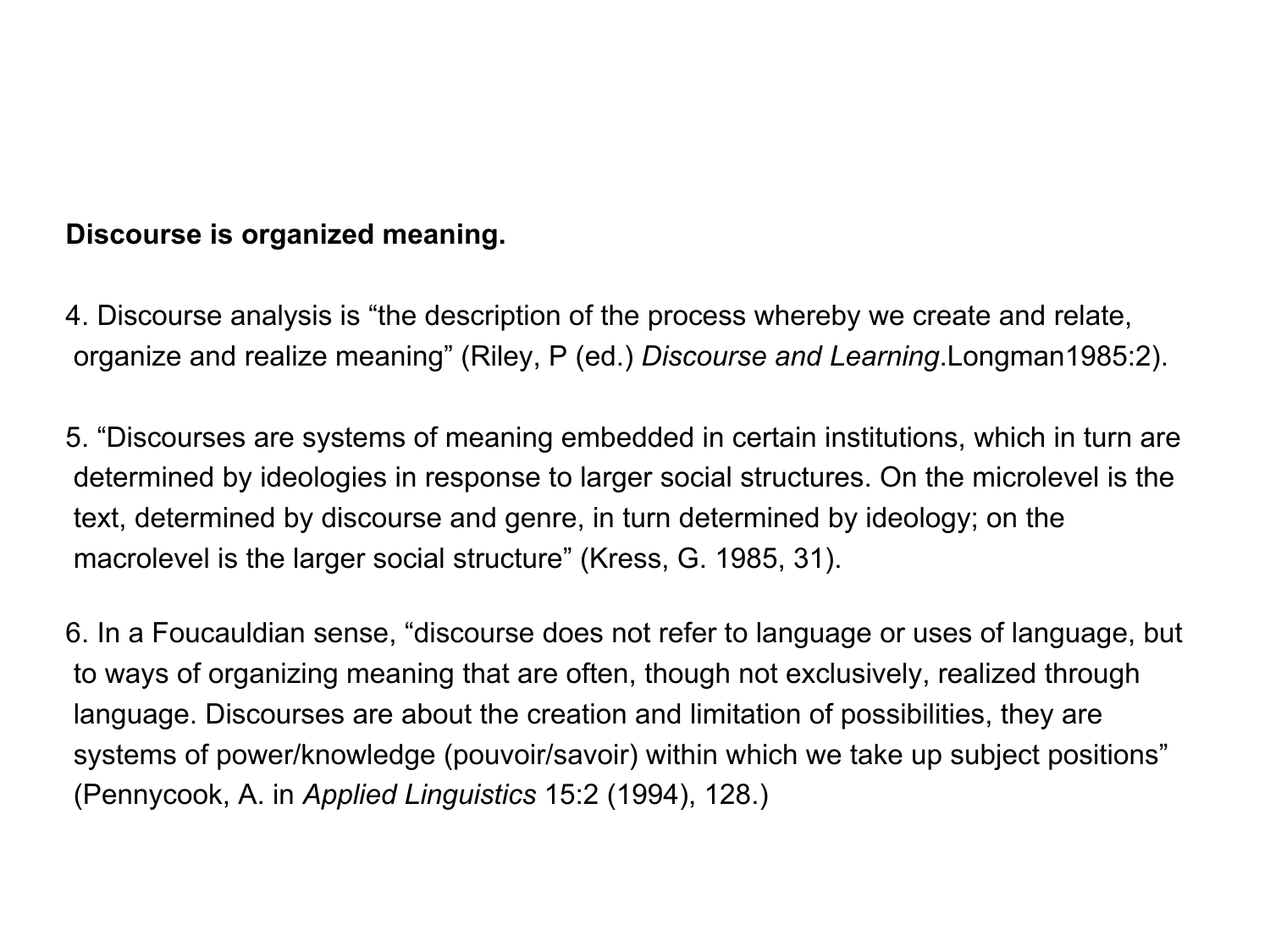## III. Symbolic competence in action

### **What kind of power do people wield with words?**

As speakers/writers

We name things, persons and events (Sapir/Whorf, Lakoff)

- We categorize (*freedom fighters* vs. *rebels* vs. *insurgents* vs*. terrorists*)
- We order, classify (teachers vs. scholars; language vs. literature)

We do things with words (Austin, Searle, Butler, Goffman)

- We perform speech acts (we request, apologize, warn, threaten)
- We engage in face-saving or face-threatening strategies

We construct social reality (Bourdieu, Foucault)

- We (re)produce or subvert conventions, ideologies
- We build cultures, identities through discourse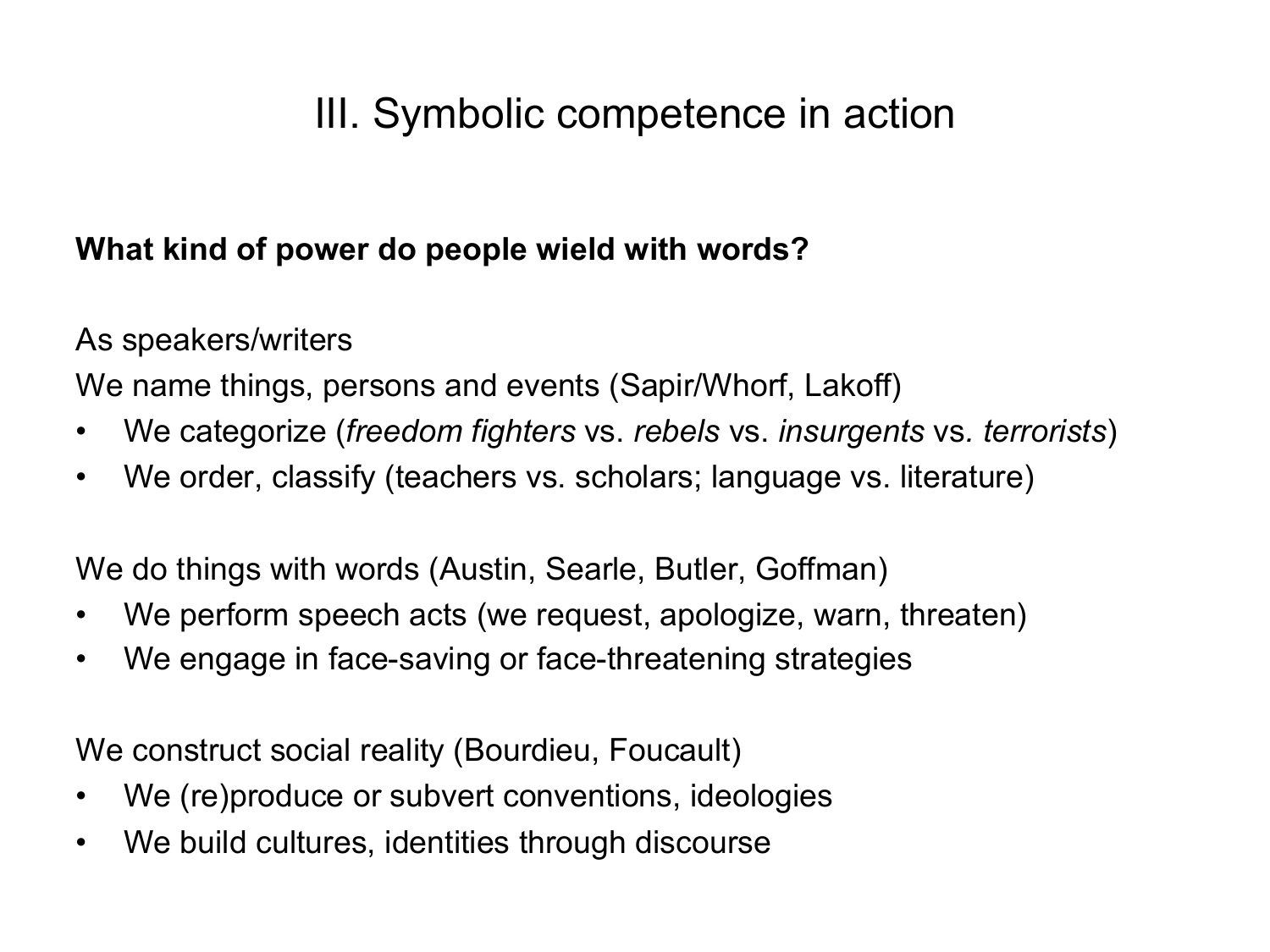## As speakers/writers we name things, persons and events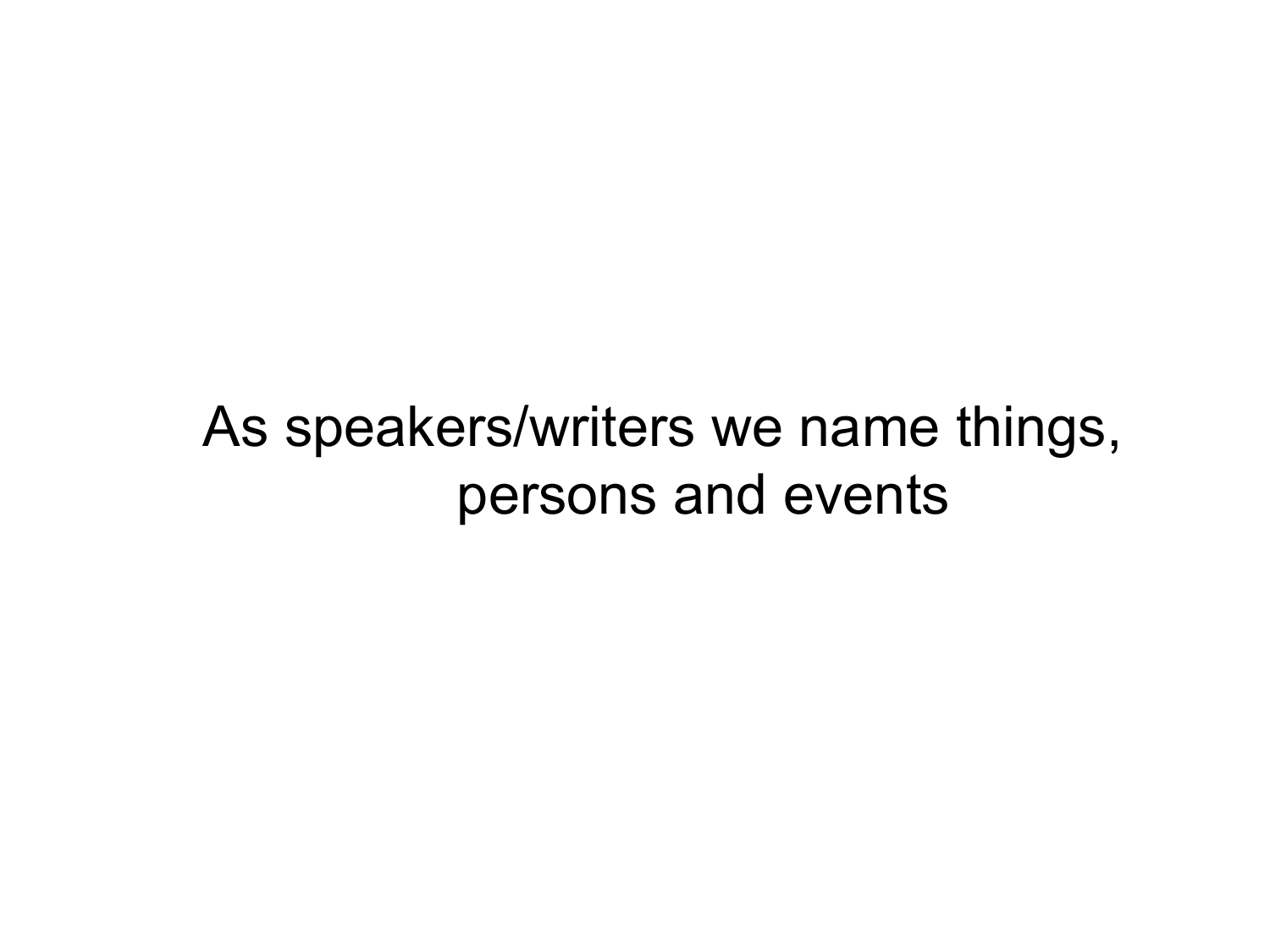

Source : Plantin Plus ça change... Hatier International, p.69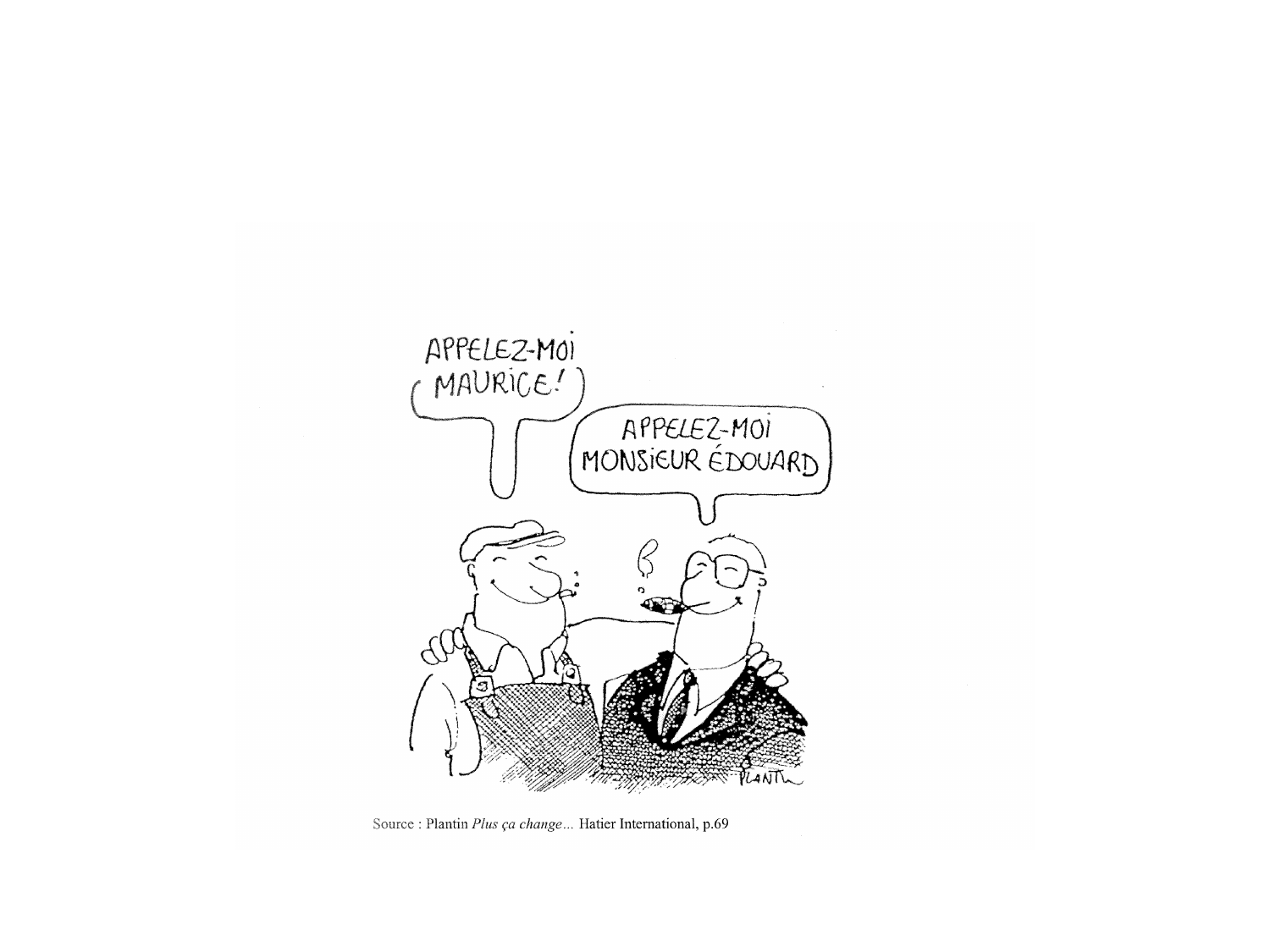T/V, the pronouns of power and solidarity (Tannen 1993, Roger Brown & Albert Gilman 1960)

1) Maurice the plumber reverses the roles through a *strategy of condescension*, that at the same time acknowledges (use of *vous)* and negates (call me *Maurice,* arm around boss) the hierarchy between him and his boss.

"The strategy of condescension consists in deriving profit from the objective relation of power between the languages that confront one another in practice in the very act of symbolically negating that relation, namely, the hierarchy of the languages and of those who speak them" (Bourdieu 1991:68)

2) The boss exercises a similar strategy of condescension, that at the same time negates the hierarchy (arm around employee, symmetrical use of *vous*) and reinstates it (call me Monsieur Edouard).

"The relation between two people may be such that one of them has only to appear in order to impose on the other…a definition of the situation and of himself…, which is all the more absolute and undisputed for not having to be stated." (Bourdieu 1991:52)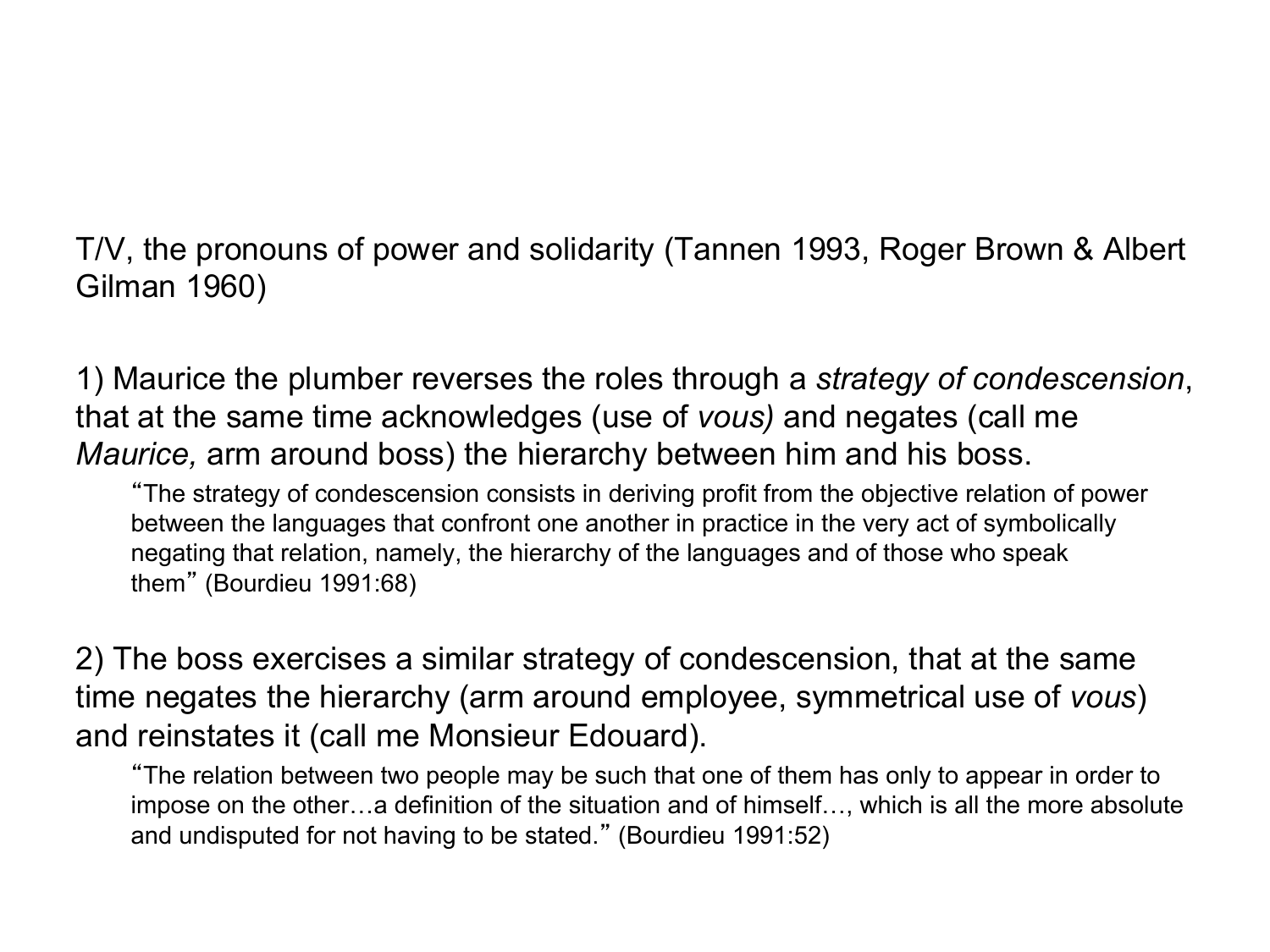## As speakers/writers we do thing with words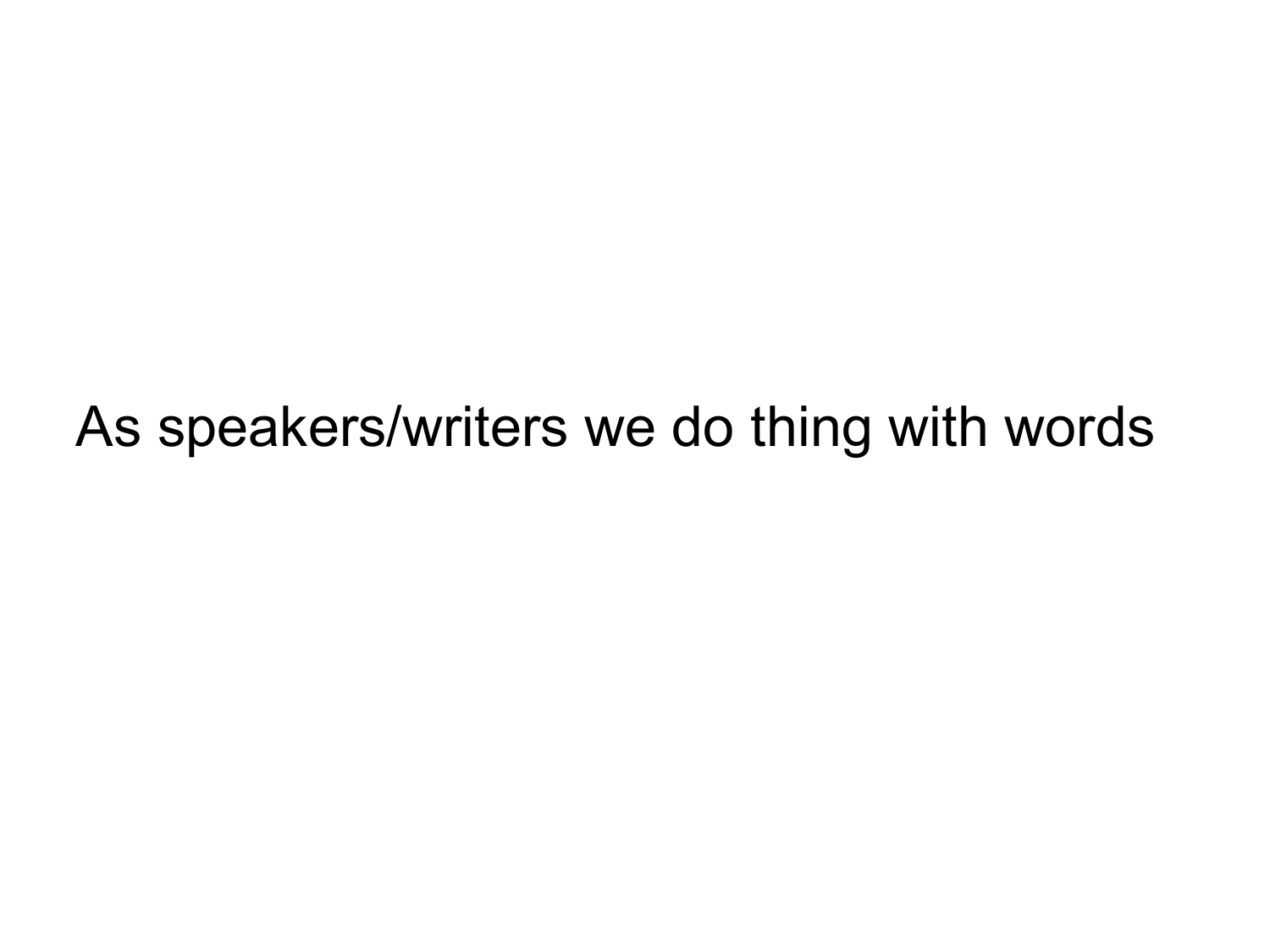## "*Where do you come from"?* (YouTube. What kind of Asian are you? 2'20)

Context: California. A white man (W) tried to strike a conversation with an Asian-looking young woman (A) who is jogging.

W: Hi, there.

A: Hi.

W: Nice day, huh?

A: Ya, finally, right?

W: (sounding surprised) Where are you from? Your English is perfect.

A: San Diego. We speak English there.

W: (looks confused and beginning to slow down in the speech, trying to emphasize every syllable with exaggerated hand gestures) Ah, no, whe…re… are… you… f…rom?

A: Well, I was born in Orange County but I never actually lived there.

W: I mean before that?

A: Before I was born?

W: Ya, like, where are your PEOPLE from?

A: Well, my great grandma was from Seoul.

W: (delighted) Korean. I knew it. I was like she's either Japanese or Korean. But I was leaning more towards Korean.

A: (in a flat tone) Amazing.

W: Ya, Gahm-sah-hahm-ni-da!, there's a really good Teriyaki Barbecue place near my apartment. I actually really like Kimchi.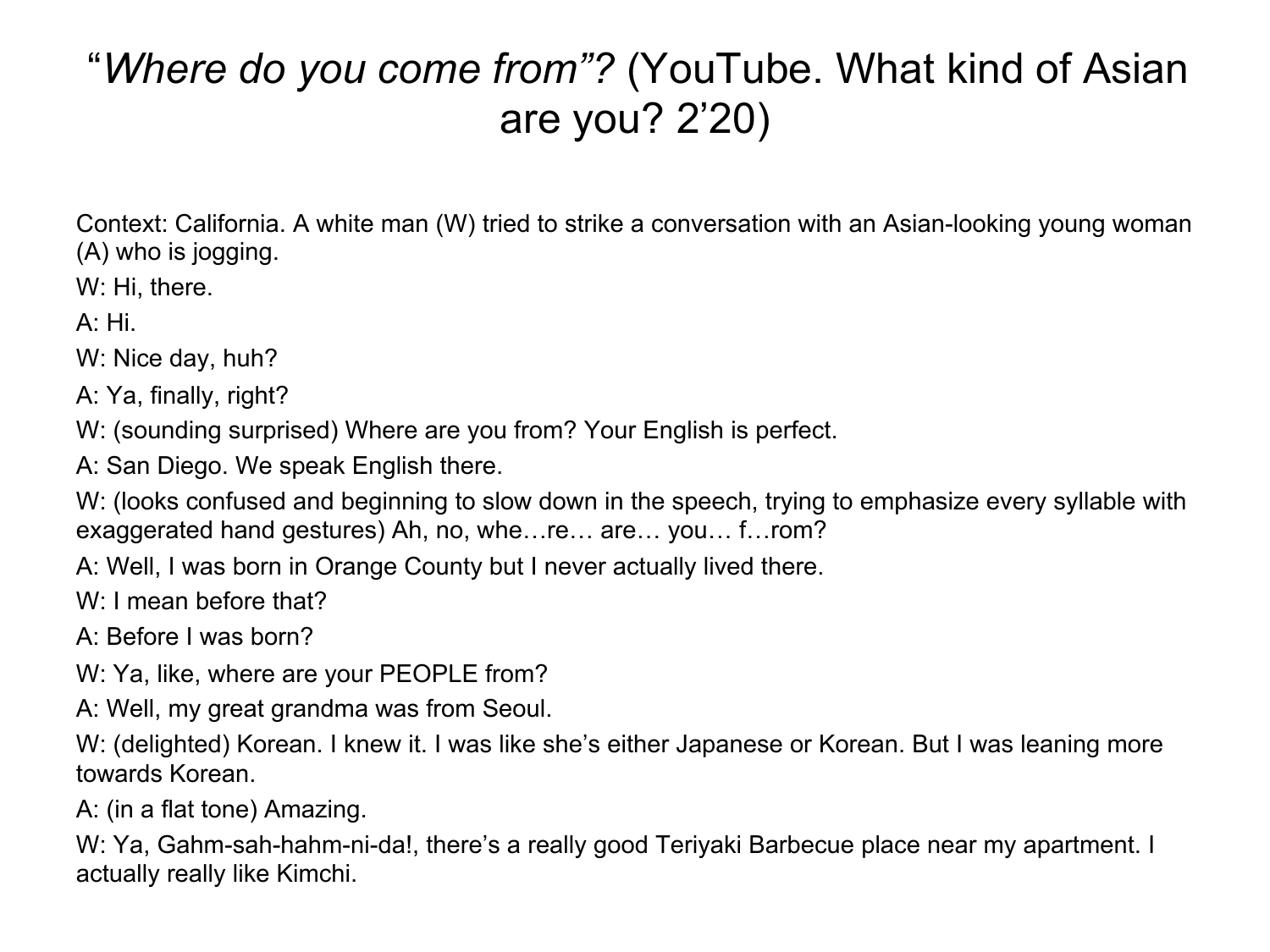### Ex.1 From Zhu Hua & Li Wei (In press). 'Where are you *really* from?': Nationality and ethnicity talk in everyday interactions. *Multilingua,* special issue, Kramsch/Zhu Hua eds.

Example 1 from blog article posted on Wednesday 3 March 2010 with the headline 'It may not be racist, but it's a question I'm tired of hearing'. In the article, Sherine talks about 'the Conversation' she had for the 3,897th time. [Her implicatures in italics]

•Stranger: Where are you from? *[You look a bit brown. Why are you brown?]*  •Me: London. •Stranger: No, where are you really from? [*You are clearly not telling me the truth. Brown people do not come from London.]*  •Me: London. •Stranger (exasperated): No, where are your parents from? [*Now you're just being obtuse.]*  •Me: Africa and America. •Stranger (confused): Erm … so where are your family from, like, back in the day? *[People who come from Africa and America do not look like you.]*  •*Me:* Iran, India, Africa, America and England. •Stranger (relieved): India and Iran! Do you ever go back?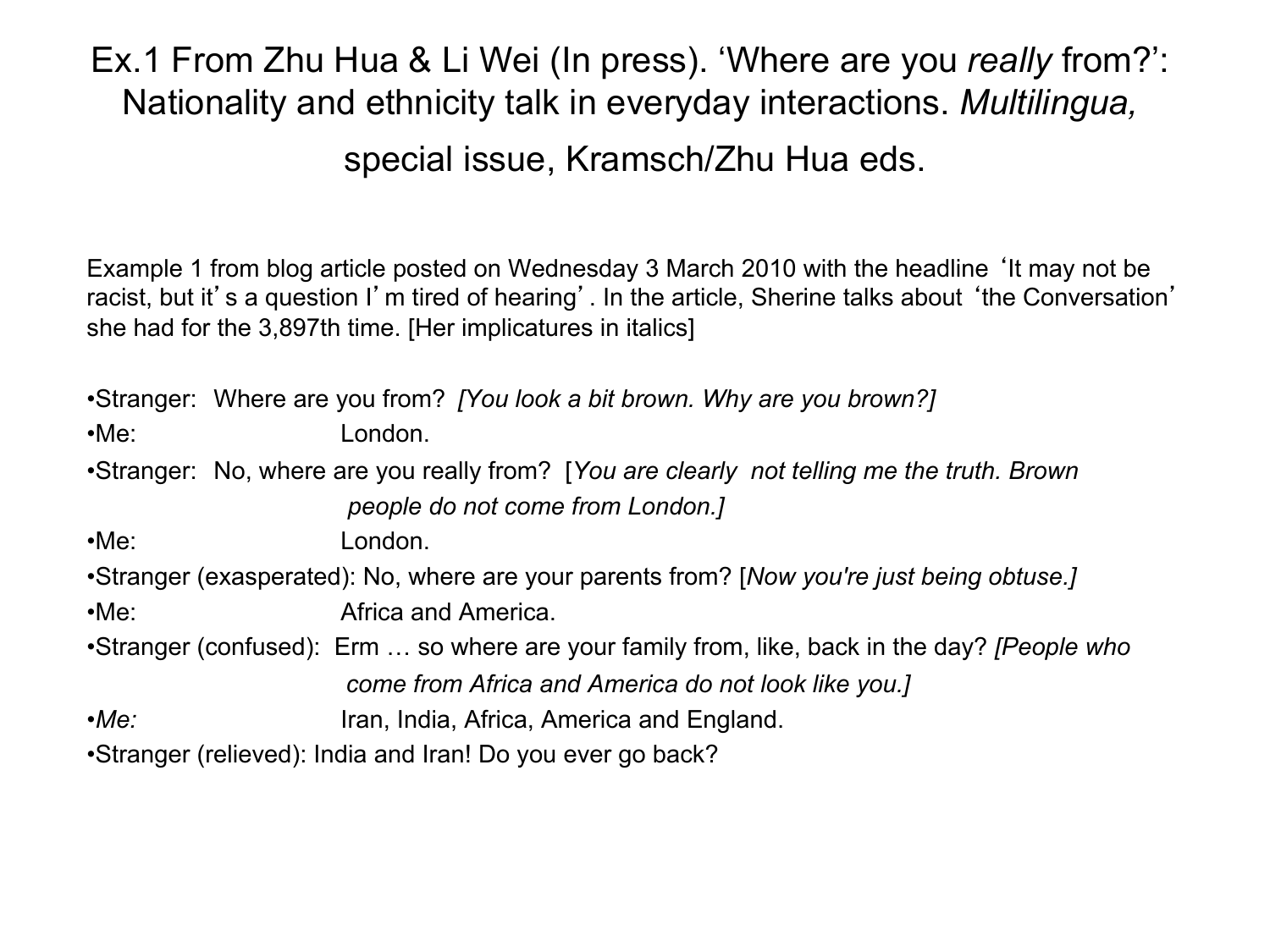Analysis:

- NET talk ("nationality and ethnicity talk"): (Zhu Hua & Li Wei in press)
- -The speech act and its ambiguity (request for information? Insult? Expressing doubt about sincerity? Suspicion of deviousness? Illegitimacy?)
- -The text: *where do you really come from*? Why is it offensive?
- -The context: The struggle for legitimacy
- -The complicity of actors and viewers
- -How does one counteract symbolic violence?

 (see also: Derald Wing Sue 2010. *Microaggressions in everyday life. Race, gender and sexual orientation*. New York: Wiley.)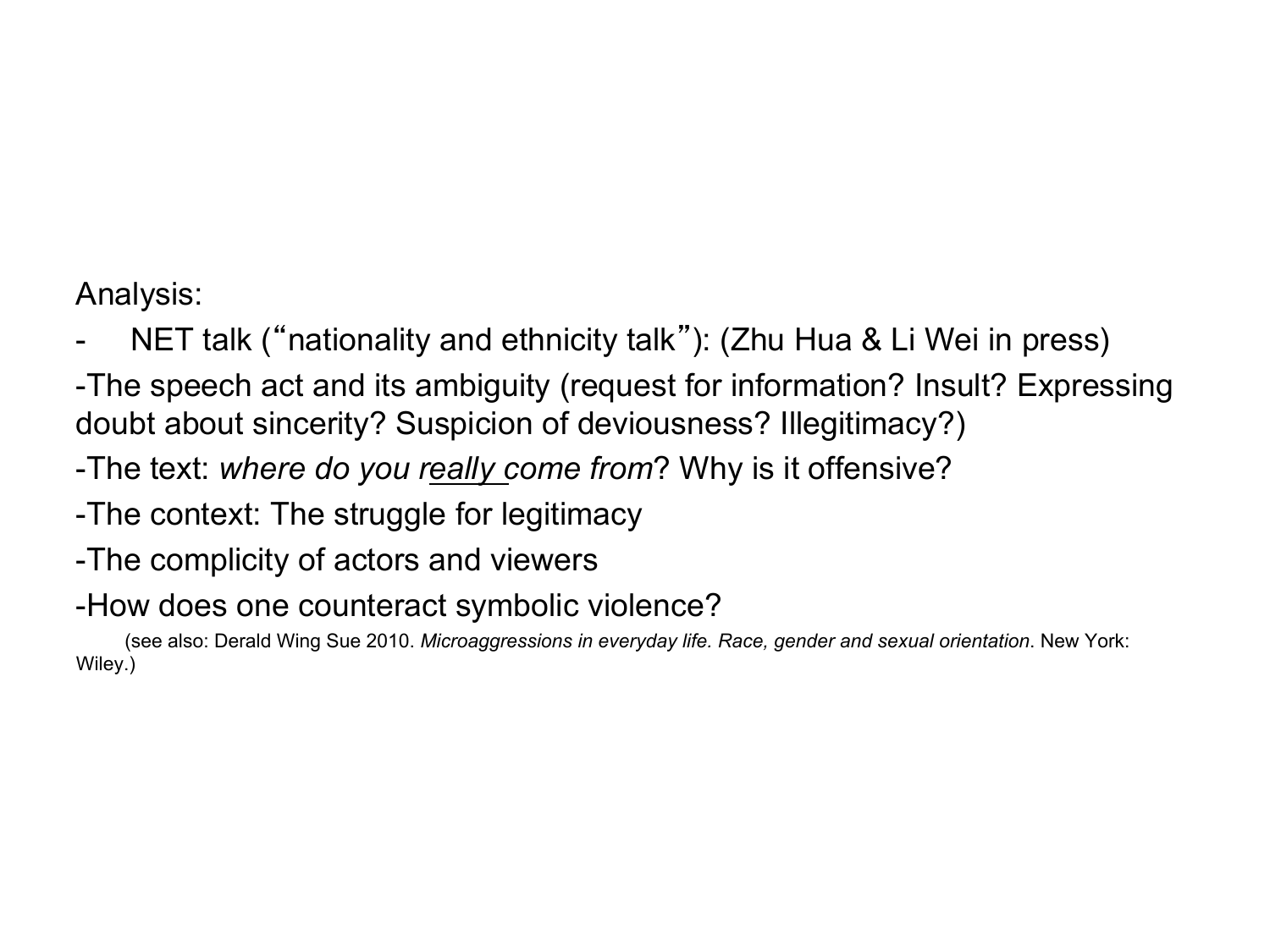### Ex.2 From A. Liddicoat (in press). "Native and non-native speaker identities in interaction: Trajectories of power." *Multilingua*

In Extract 1, which is taken from a forum in which participants are discussing holidays, a NNS is responding to negative comments made by a NS about problems in a preceding post.

C\*\*\*: Your pictures are nice but your English is not good. You make too many mistakes. M\*\*\*: Please do not criticise my English. It is NOT my mother tongue and as you should appreciate I am trying to speak another language, unlike many lazy English native speakers.

In Extract 2 participants are discussing alternative ways of using software programs to resolve particular computer problems in a technology oriented forum.

A\*\*\*: i'm think i not do it like that

P\*\*\*: u should say "I don't think I'll do it like that"

A\*\*\*: That is not how i mean. i think that i'll not do it. i might not say it right if you don't understand you ask me. my English is not good but i still know how i mean.

NS "didactic voice":

NS takes the right to shift the focus from the content of NNS utterance to its linguistic performance. A hegemonic power, exercised with the complicity of the NNS, but like all symbolic power it may be challenged. The question is: what is the best way to challenge it?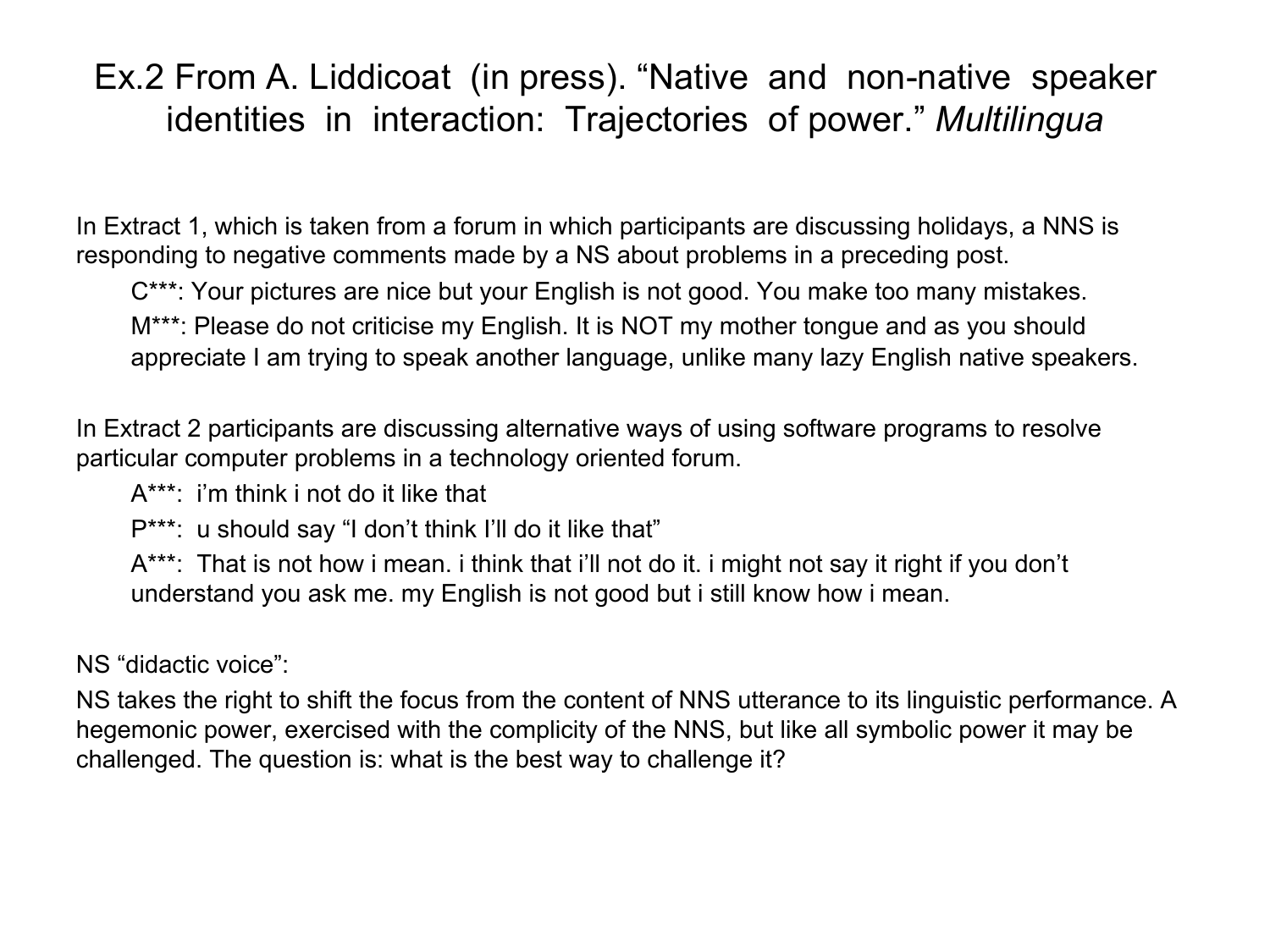# As speakers/writers, we (re)construct social reality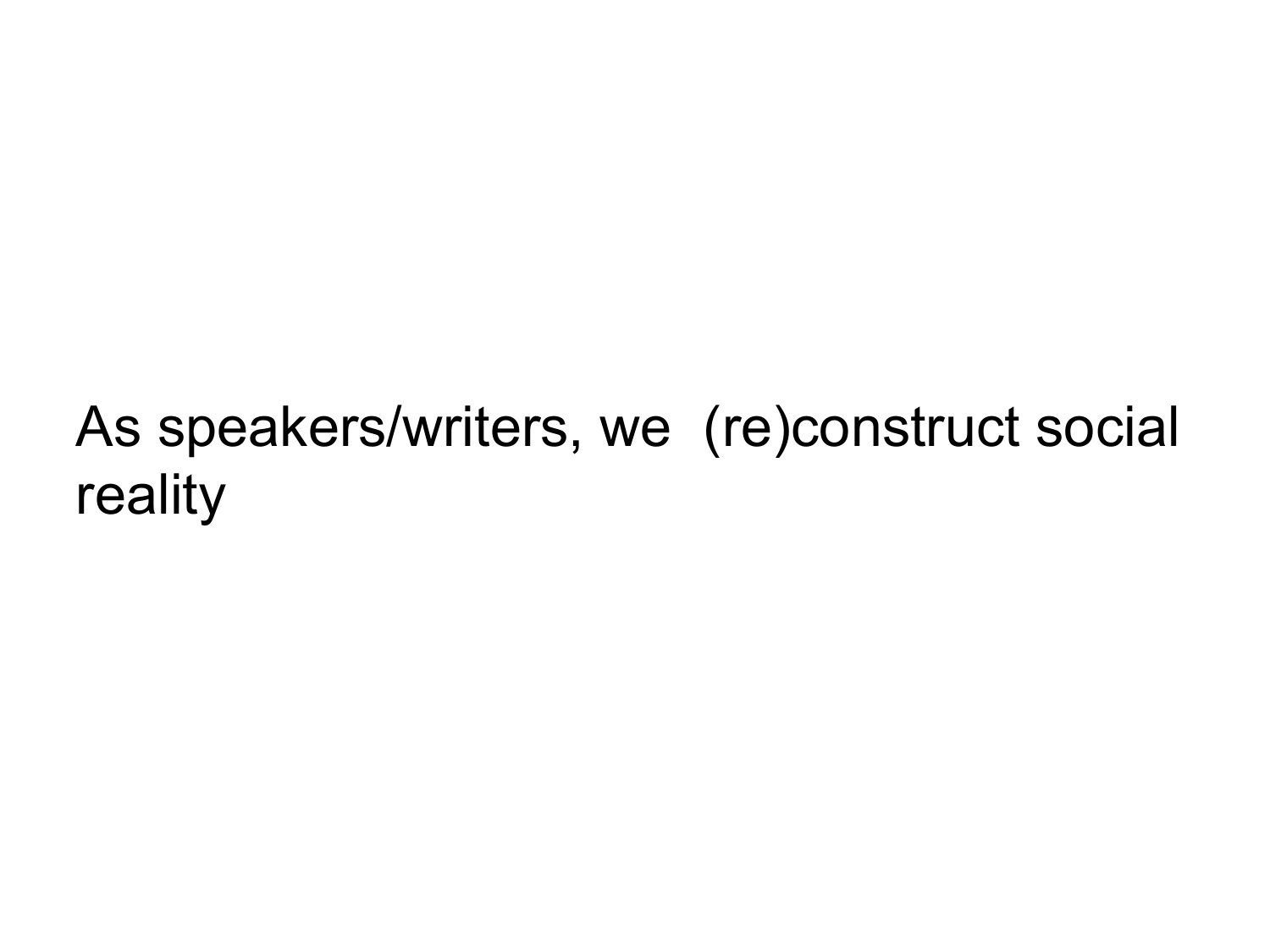Martin Luther King Jr. I Have a Dream Speech August 23, 1963.

"One hundred years later, the Negro still is not free. One hundred years later, the life of the Negro is still sadly crippled by the manacles of segregation and the chains of discrimination… One hundred years later, the Negro is still languishing in the corners of American society and finds himself an exile in his own land. So we have come here today to dramatize a shameful condition. In a sense we have come to our nation's capital to cash a check. When the architects of our republic wrote the magnificent words of the Constitution and the Declaration of Independence, they were signing a promissory note to which every American was to fall heir. This note was a promise that all men, yes, black men as well as white men, would be guaranteed the unalienable right of life, liberty, and the pursuit of happiness. It is obvious today that America has defaulted on this promissory note insofar as her citizens of color are concerned…America has given the Negro people a bad check, a check which has come back marked "insufficient funds." But we refuse to believe that the bank of justice is bankrupt. We refuse to believe that there are insufficient funds in the great vaults of opportunity of this nation. So we have come to cash this check – a check that will give us upon demand the riches of freedom and the security of justice".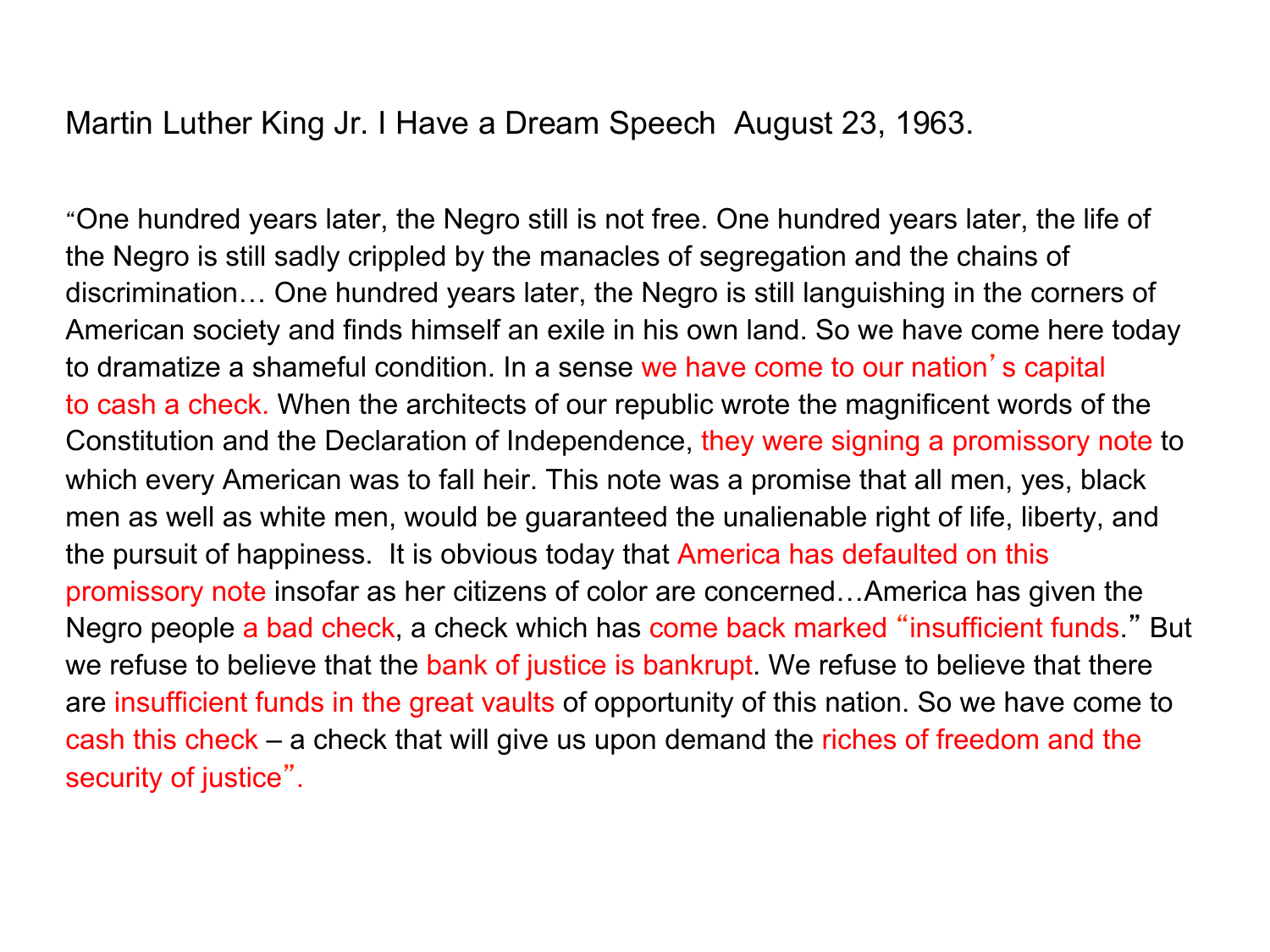#### **How does MLK construct the social reality of the United States?**

Through metaphors taken from the discourse of *democracy-as-capitalism.*  MLK warned by JFKennedy not to sound like a communist!

| tΟ                           |
|------------------------------|
| <b>JUSTICE IS CAPITALISM</b> |
| <b>Financial credit</b>      |
| Opportunity                  |
| Prosperity                   |
|                              |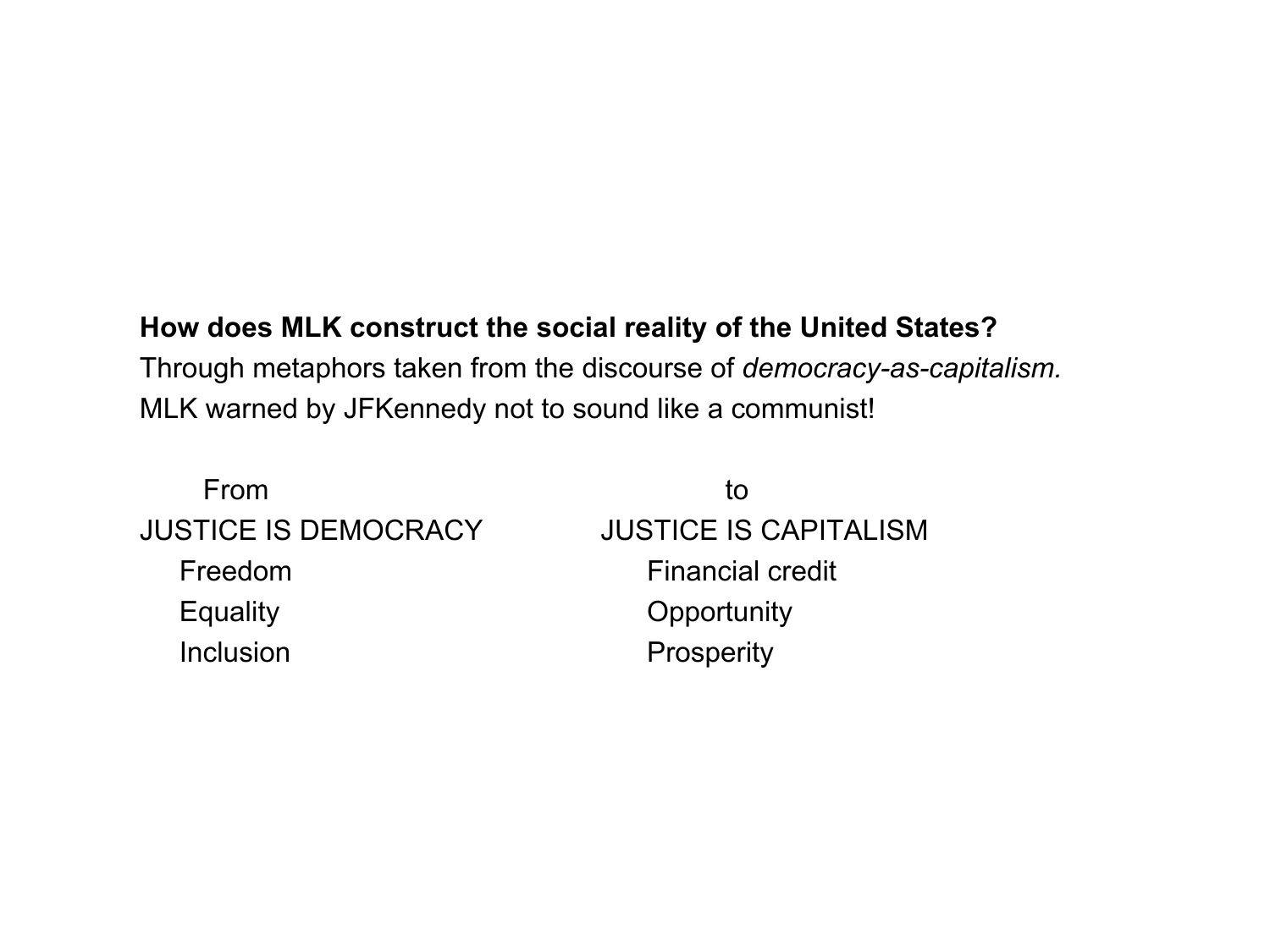"We have also come to this hallowed spot to remind America of the fierce urgency of now. This is no time to engage in the luxury of cooling off or to take the tranquilizing drug of gradualism. Now is the time to make real the promises of democracy; now is the time to rise from the dark and desolate valley of segregation to the sunlit path of racial justice; now is the time to lift our nation from the quicksands of racial injustice to the solid rock of brotherhood; now is the time to make justice a reality for all God's children. It would be fatal for the nation to overlook the urgency of the moment. This sweltering summer of the Negro's legitimate discontent will not pass until there is an invigorating autumn of freedom and equality."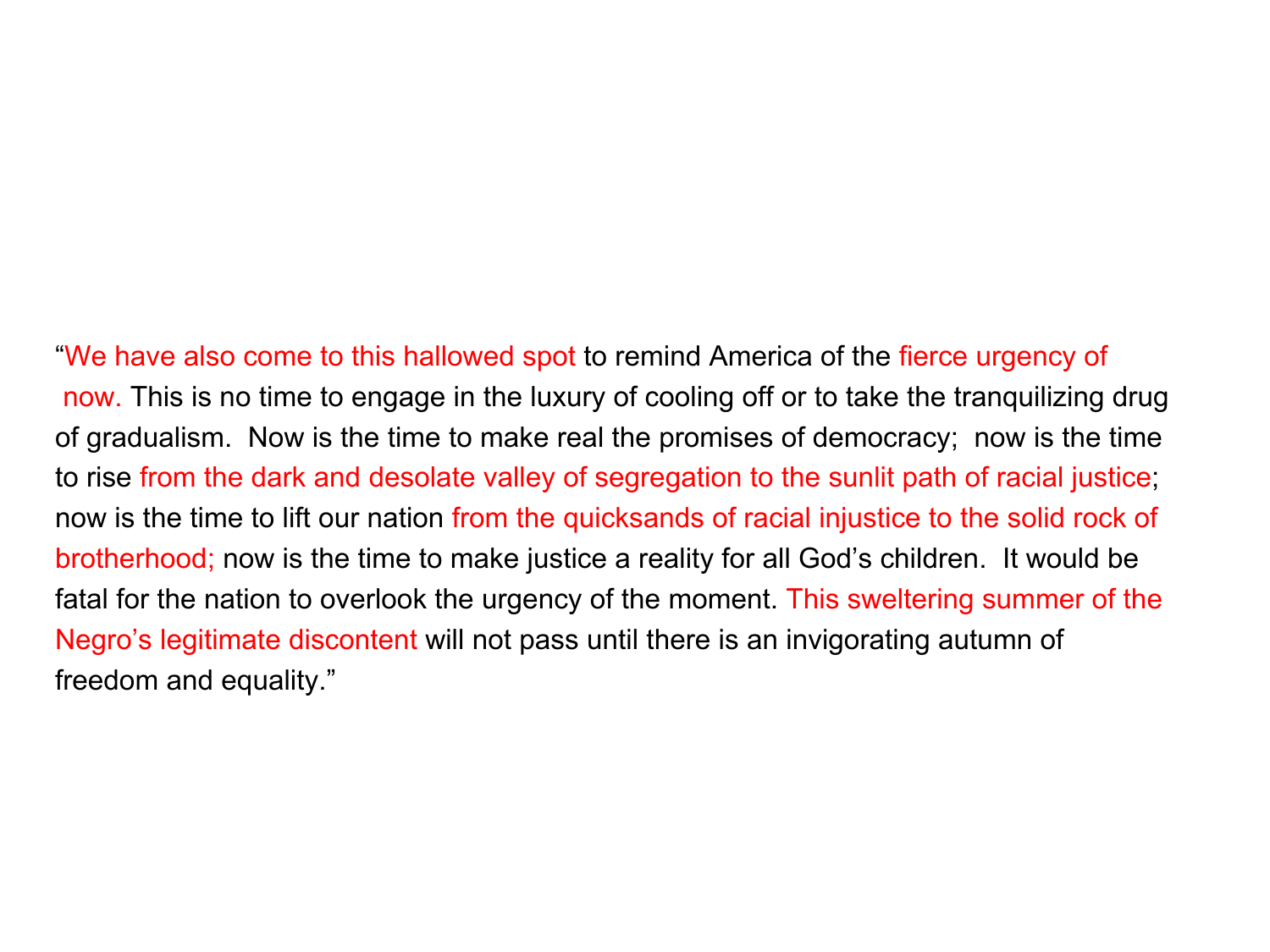### **How does MLK convince his audience of the urgency of the moment?**

Linguistic categories: denotations/connotations of words like democracy, freedom, racial justice; affect (assonances/alliterations). Cognitive metaphors: RACIAL INJUSTICE IS QUICKSAND

Discourse structure: parallelisms ('from…to'), repetitions ('now is the time'), poetic neologisms ('urgency of now'), genre: homily, performatives: exhortations, warnings, predictions

Participants in discourse: we (the people); our nation; the Negro; God. Bystanders, Blacks and Whites.

Prior discourses: intertextualities (Bible, Shakespeare), interdiscursivity (the American Dream and the current crisis of capitalist democracy).

Speech acts: Declaration? Warning? Threat? Exhortation? Prophecy?

Contextualization cues: subjective and moral resonances of words like 'freedom', 'democracy','justice'. Indexicalities on multiple timescales (e.g., Lincoln's Gettysburg Address, Lincoln Memorial).

(for analysis, see Kramsch 2011a:357)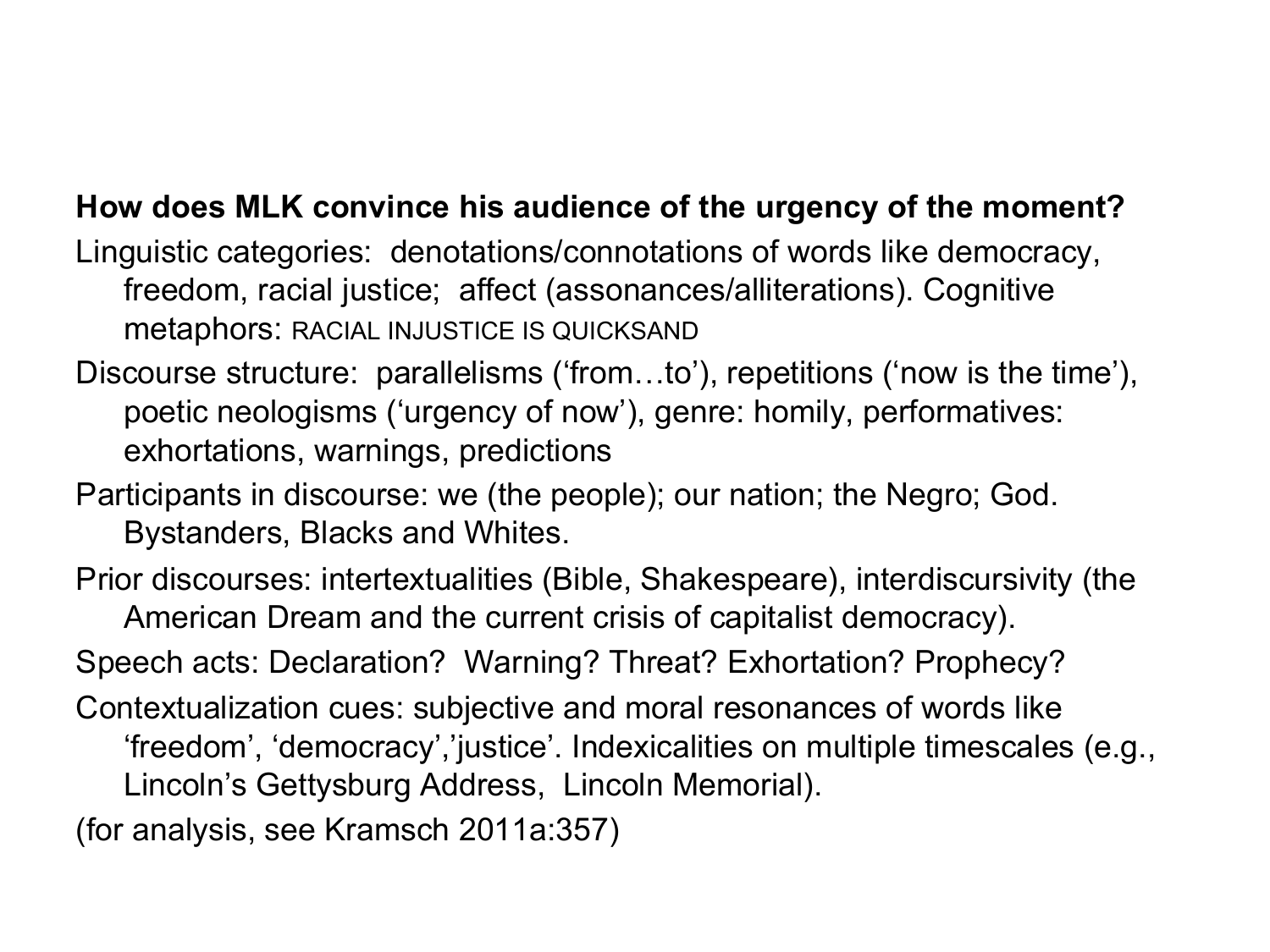### Symbolic competence

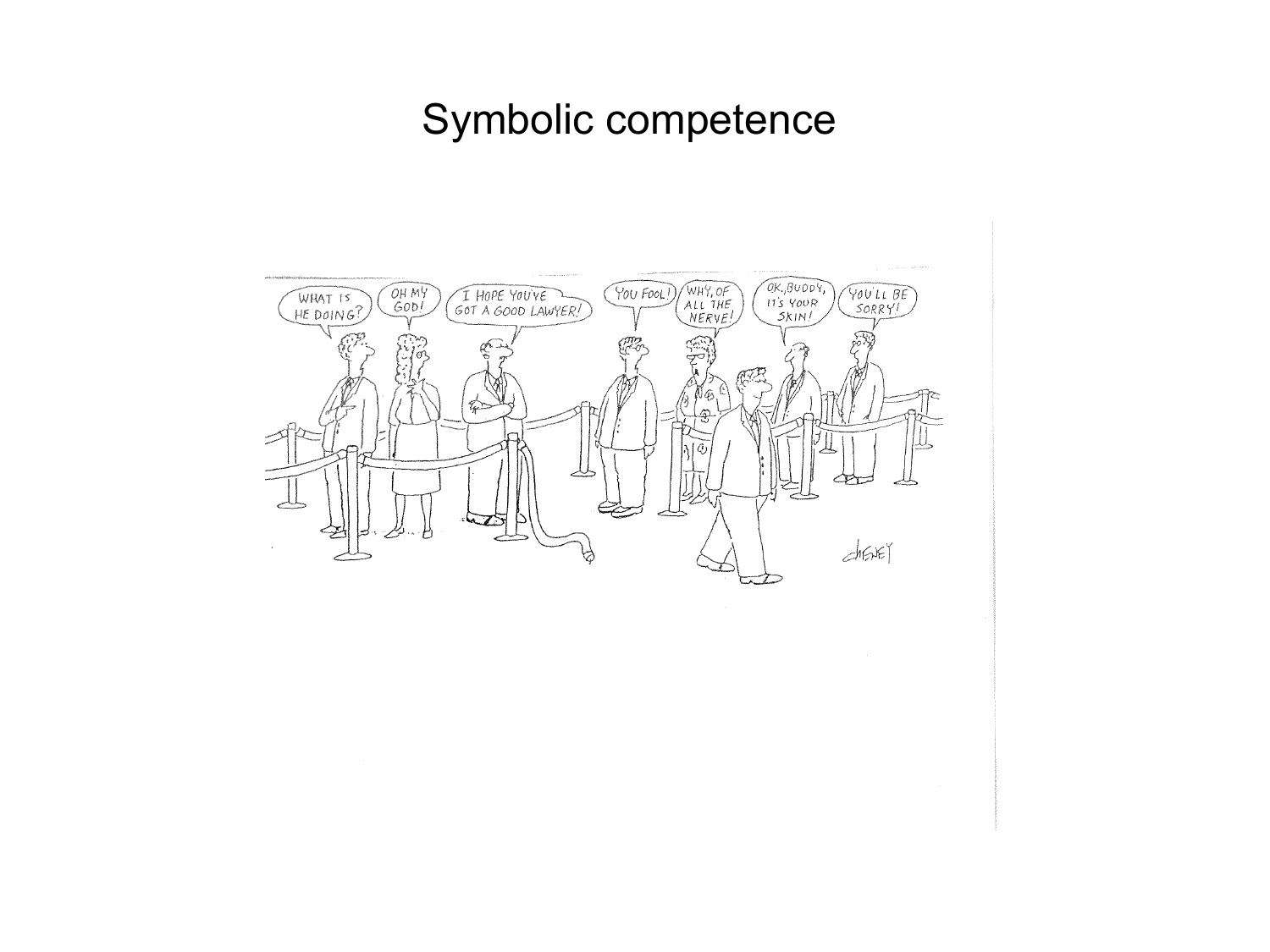Why are people so upset?

•He is flouting expectations of the speech community •He is going against the conventions of a well-socialized habitus •He is trespassing the norms of conventional moral conduct •He has changed the rules of the symbolic game •He seems convinced of his *profit of distinction*  •He remains silent

"What is rare, then, is not the capacity to speak, which, being part of our biological heritage, is universal and therefore essentially non-distinctive, but rather the competence necessary in order to speak the legitimate language which, depending on social inheritance, re-translates social distinctions in the specifically symbolic logic of differential deviations, or, in short, distinction" (Bourdieu 1991:55)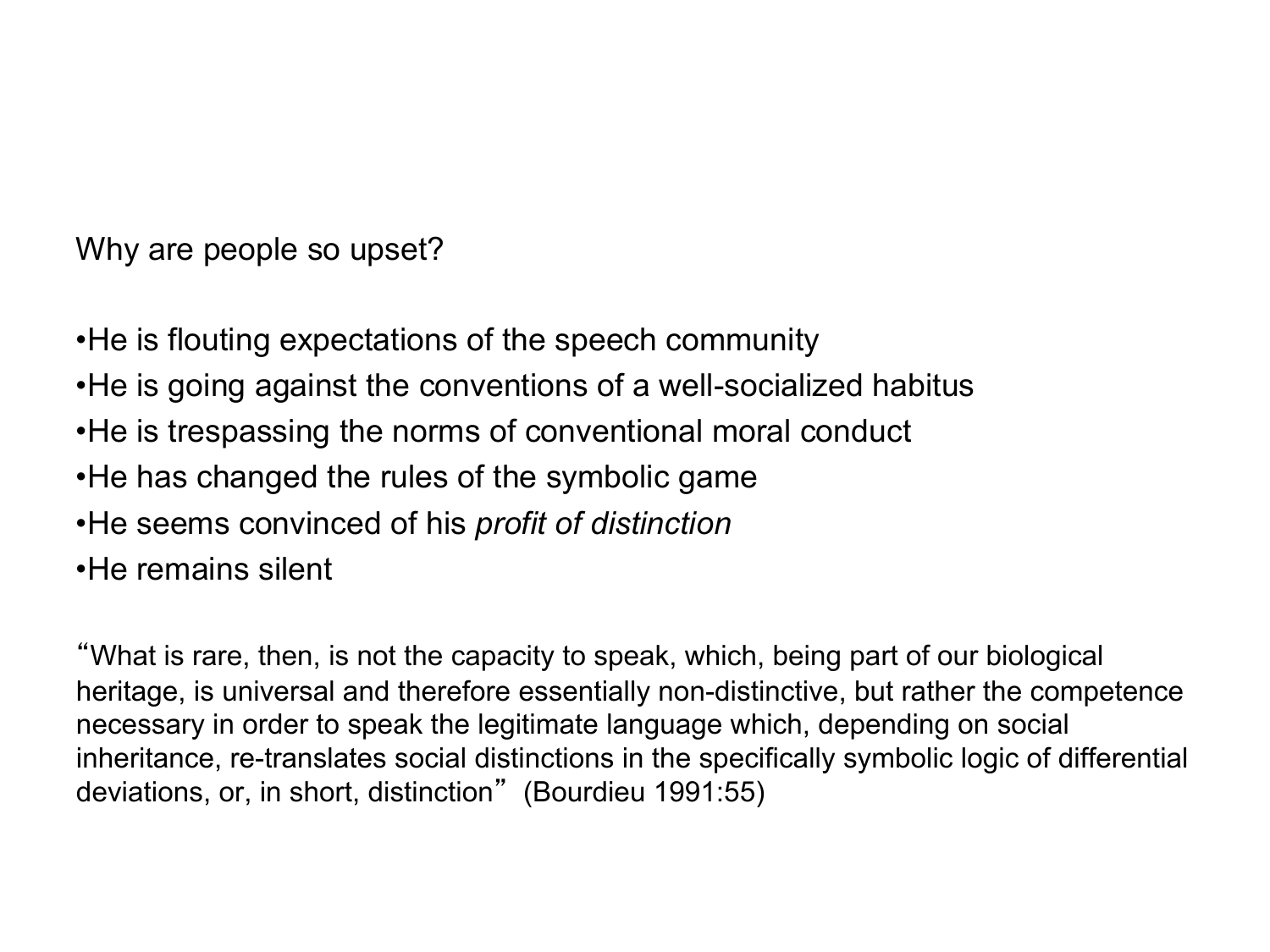## Conclusion:

### Communicative competence AS symbolic coompetence

In *Language and Symbolic Power (1991)*, Bourdieu argues that the power of the speech act comes not from the intention of the speaker, but from the institutional and societal context.

"Symbolic power is an 'invisible' power which is 'misrecognized' as such and thereby 'recognized' as legitimate. Symbolic power requires, as a condition of its success, that those subjected to it believe in the legitimacy of power and the legitimacy of those who wield it." (J.B.Thompson in Bourdieu 1991:23).

In *Excitable Speech* (1997) Judith Butler disagrees.

"It is the breaking of the utterance from prior, established contexts that constitutes the 'force' of the utterance (141). . .Bourdieu fails to grasp the logic of iterability that governs the possibility of social transformation. It is clearly possible to speak with authority without being authorized to speak (157). . . Agency emerges from the margins of power (156)"